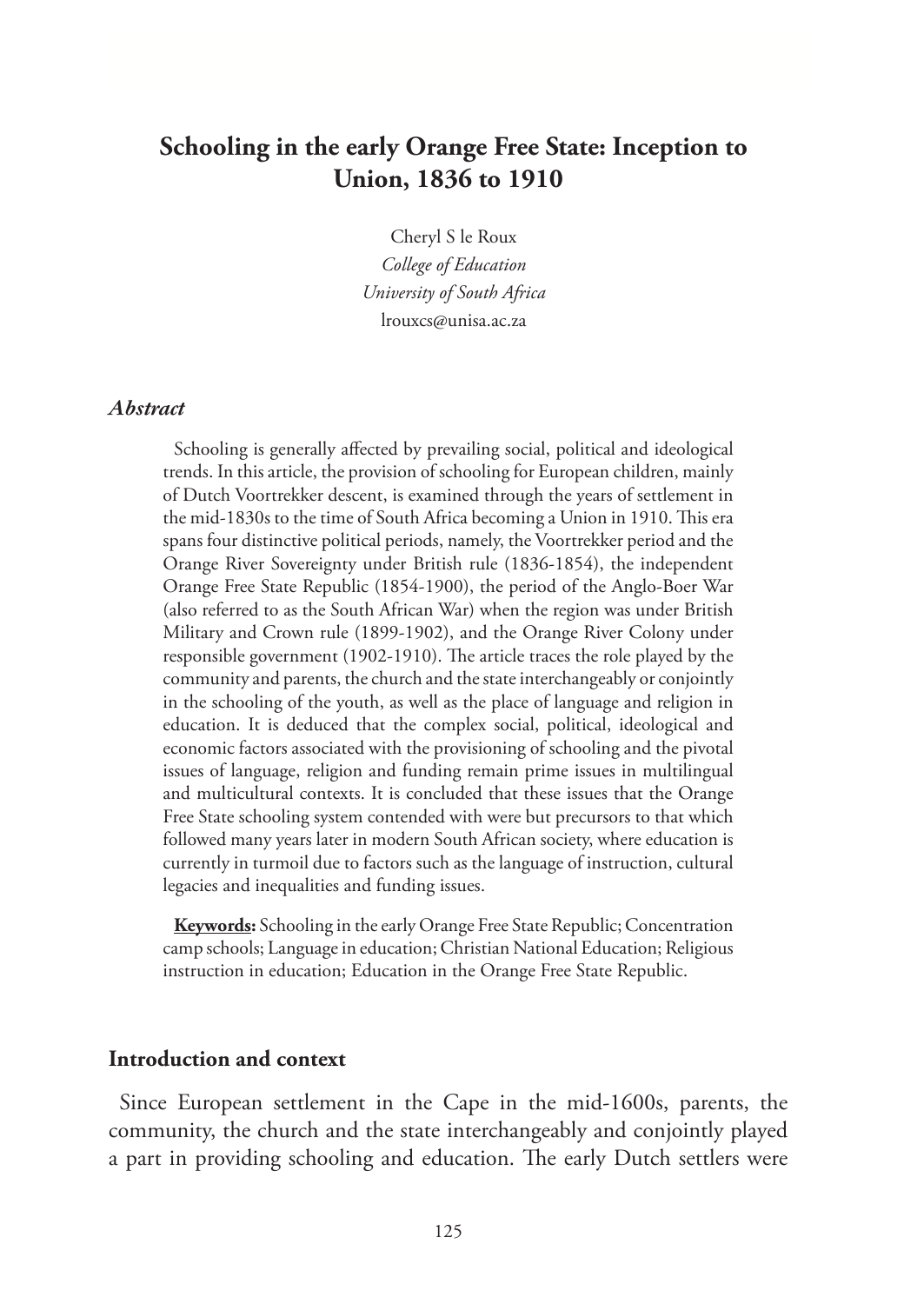predominantly Protestant Calvinists,<sup>1</sup> and the prime objective of schooling was qualification for church membership (confirmation), generally by the age of 13.2 This required a measure of literacy, such as being able to read the Bible, recite the Catechisms and write one's name.<sup>3</sup> Devout Dutch parents endorsed the Biblically founded obligation to educate their children $4$  – duties which were supported by the precepts of the Baptismal vow contained in the Canons of Dort which required parents to bring up their children in the knowledge and ways of God.

Then again, the church acted in response to Article 21 of the Synod of Dordrecht (1618-1619) which dictated that children should be taught to read and write and to be instructed in the Catechisms by *goede Schoolmeesters* [good schoolmasters] under the direction of the Church Council.5 This outlook was aligned with the prevailing circumstances on the European continent. Since there was no established church in the Cape between 1652 and 1665, religious and educational matters resorted under the Governor and the Council of Policy.6 Hereby a tradition of state involvement in schooling was introduced.

In 1795 the Cape, which had hitherto been governed by the Dutch East Indian Company (DEIC) under the Dutch, came under British occupation as a result of the Napoleonic Wars between the Netherlands and France. The British held the Cape until 1803 when the region again came under Dutch (Batavian) rule as a result of the general truce negotiated in Europe. However, when the truce collapsed, the British again took possession of the Cape in 1806 and the Cape became a fully-fledged British colony. The Cape was thus alternatively subjected to governance by two significant European powers, the Dutch and the British, who both influenced the nature of the culture of this fledgling society.

Many of the Dutch people were disenchanted with British rule, and in the early 1800s a significant contingent of Dutch-speaking Cape colonists migrated to the interior of the country in search of a territory where they could be free and independent of British control. This major exodus – the Great Trek

<sup>1</sup> A Kuyper (translated and prefaced by AE Fletcher), *The South African crisis* (London, Stop the War Committee, 1900), p. 11.

<sup>2</sup> ME McKerron, *A history of education in South Africa (1652-1932)* (Pretoria, Van Schaik, 1934), p. 60.

<sup>3</sup> AL Behr, *Education in South Africa: Origins, issues and trends: 1652-1988* (Pretoria, Academia, 1988), p. 88.

<sup>4</sup> Compare Ephesians 6:4.

<sup>5</sup> JD Vorster, *Die kerkregtelike ontwikkeling van die Kaapse kerk onder die Companjie: 1652-1795* (Cape Town, NG Kerk-Uitgewers, 1981), p. 105.

<sup>6</sup> JD Vorster, *Die kerkregtelike ontwikkeling van die Kaapse kerk...*, p. 38.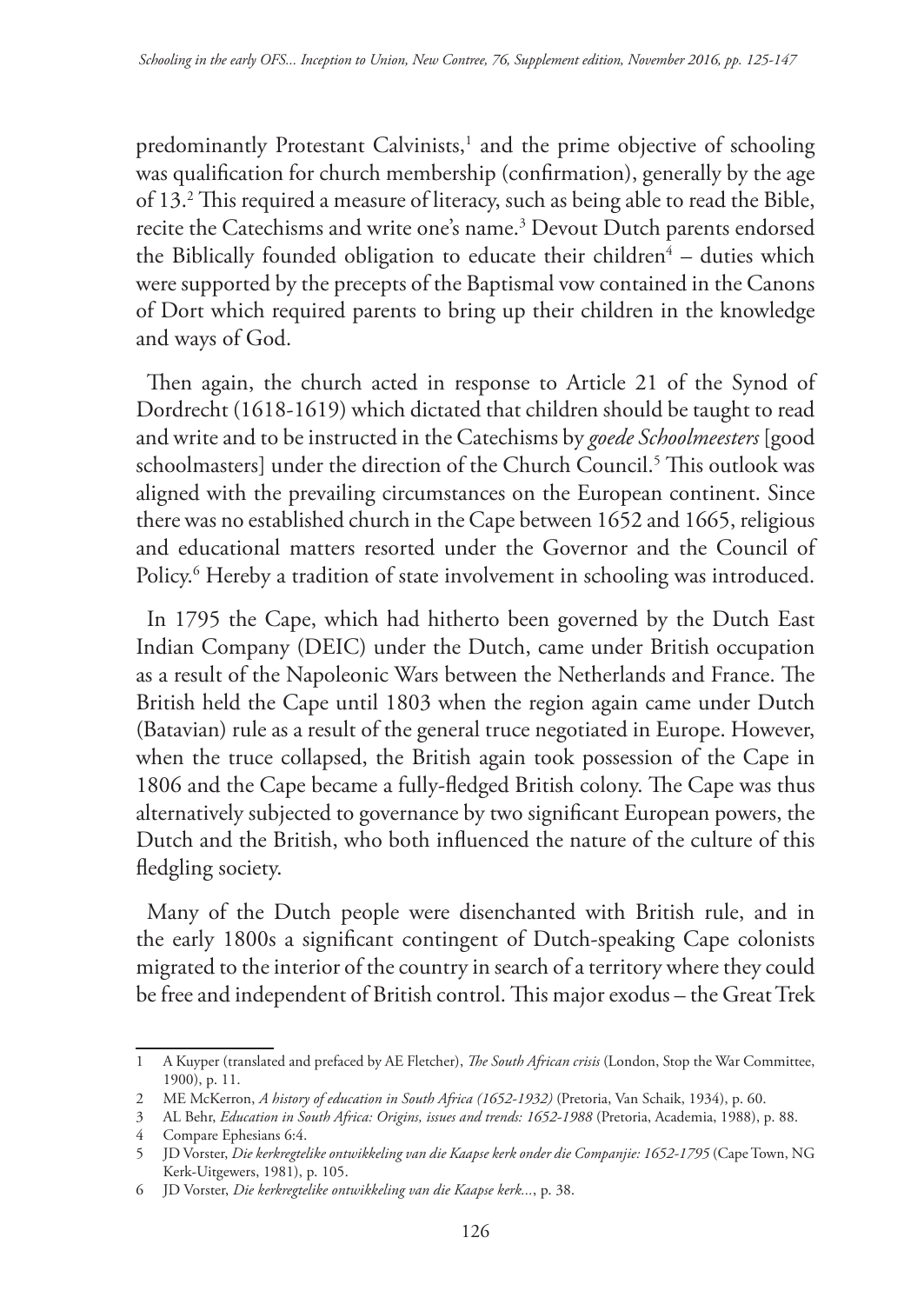– was under the leadership, primarily, of Piet Retief, Andries Pretorius, Louis Trichardt, Hans van Rensburg and A Hendrik Potgieter. The Voortrekkers, as the migrants were known, moved into Natal, the Orange River territory and what was eventually to be known as the South African Republic (ZAR).7 By 1847, an estimated 2 000 families were living in the Orange Free State and a *Boeren Maatschappij* (Boer Community) was established as a form of government.8 However, the Voortrekkers had hardly settled themselves, when Sir Harry Smith annexed the region to the British Crown in 1848 and the ideal of establishing an independent Boer Republic was thwarted. The region was proclaimed a Crown possession and named the Orange River Sovereignty (ORS). Six years later, in 1854, Britain ceded the Sovereignty to the burghers – an act validated by the Bloemfontein Convention. Consequently, the people occupying the region between the Orange and Vaal rivers regained their independence. The Republic of the Orange Free State (OFS) was established with Josias Philip Hoffman as president (1854-1855). A *Volksraad* (House of Assembly) was elected and a Constitution drafted.<sup>9</sup>

During the Anglo-Boer War of 1899-1902, the OFS joined forces with the ZAR and, consequently, the OFS was annexed by Britain in 1900 and renamed the Orange River Colony (ORC). The period of Crown Colony Government ended in 1907 when a system of responsible government was established under the premiership of the Hon. A Fischer – a situation which remained until Union in 1910.<sup>10</sup>

In light of the above, events in the early Free State spanned four distinctive political periods, namely:

- 1836–1854 The Voortrekkers and the ORS under British rule;
- 1854–1900 the independent Republic of the OFS;
- 1900–1907 the Anglo-Boer War and the ORC under British Military and Crown rule; and
- 1907–1910 the ORC under responsible government.

The aim of this article is to outline how schooling for European children of the predominantly Dutch Voortrekkers was provided during these periods. Ultimately, in this endeavour, light will be shed on those directing education,

<sup>7</sup> GM Theal, *History of South Africa after 1795, Volume IV* (Cape Town, Struik, 1964), pp. 277, 467.

<sup>8</sup> KJ Kok, *Empires of the veld* (Cape Town, Juta, 1904), p. 1.

<sup>9</sup> GM Theal, *History of South Africa after 1795...*, p. 316.

<sup>10</sup> GW Eybers, *Selected constitutional documents illustrating South African history 1795-1910* (London, Routledge, 1918), p. xvii.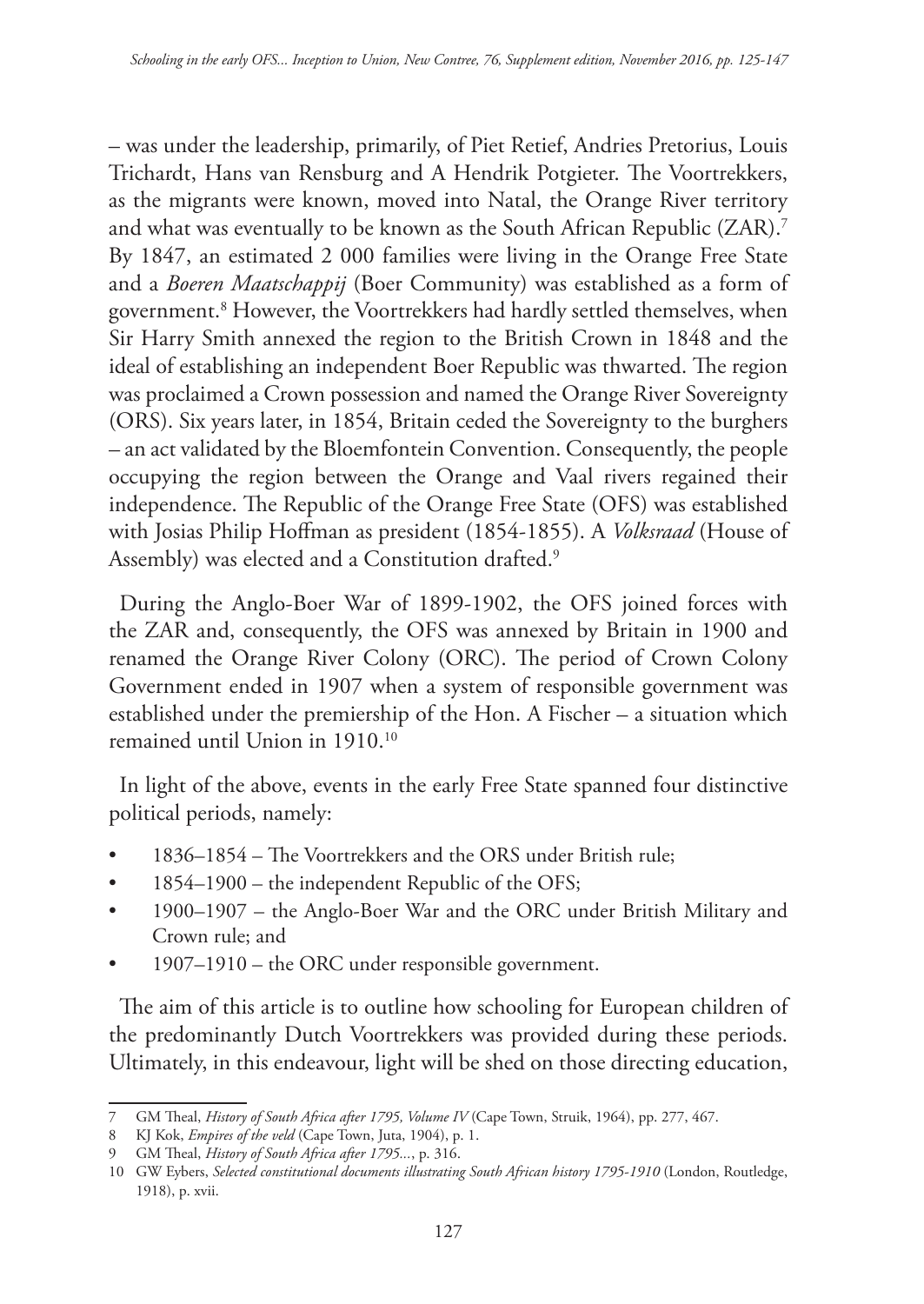as well as the main decision makers and role players – parents (community), church and/or state – in this regard. The article will examine schooling prior to, and during the ORS and the role and attitude of the main role players in relation to the provision of schooling. This section will be followed by an examination of the role of the district school commissions established by the *Volksraad* in 1855 and the regulations for the management of schooling in the OFS Republic. The impact of the Anglo-Boer War/South African War on education and the establishment of the concentration camp schools will also be explored. Education legislation embodied in the Public Education Ordinance of 1903, Christian National Education (CNE) and negotiations and agreements regarding education legislation of 1905 will be considered. The review will close with an analysis of schooling under the responsible government. Throughout this discussion, the position and role of parents as members of the community, as well as those of the church and the state, will be investigated to establish where the duty of providing schooling presumably lay.

#### **Schooling and education prior to and during the Orange River Sovereignty**

On arrival in the region in the mid-1830s, the Voortrekker immigrants first had to establish themselves in an undeveloped and inhospitable area. Most of their time and effort was taken up providing for their immediate physical needs with little attention being paid to formal education provisioning. What education there was, was limited to acquiring knowledge of the basic tenets of the Christian Protestant religion required to attain church membership. This was a primary parental responsibility invoked by the baptismal vow. Given the lack of any formal established church or state structure, parents alone took responsibility for their children's education.<sup>11</sup> However, there was a dire need for schooling and, in 1847, parents appealed to the Dutch Reformed Church in the Cape Colony for assistance. In response, the Synod, although the church had not sanctioned the emigration of Boers from the Cape Colony, nevertheless took it upon itself to minister to the religious and educational needs of its members north of the Cape Colony border. A commission consisting of Rev. Andrew Murray (Snr), PK Albertyn and two elders was then sent to determine what could be done to improve schooling in the territory.<sup>12</sup>

<sup>11</sup> KJ Kok, *Empires of the veld...*, p. 85.

<sup>12</sup> JPJ Bruwer, "Education in the Orange Free State: An historical survey and suggestions for further development"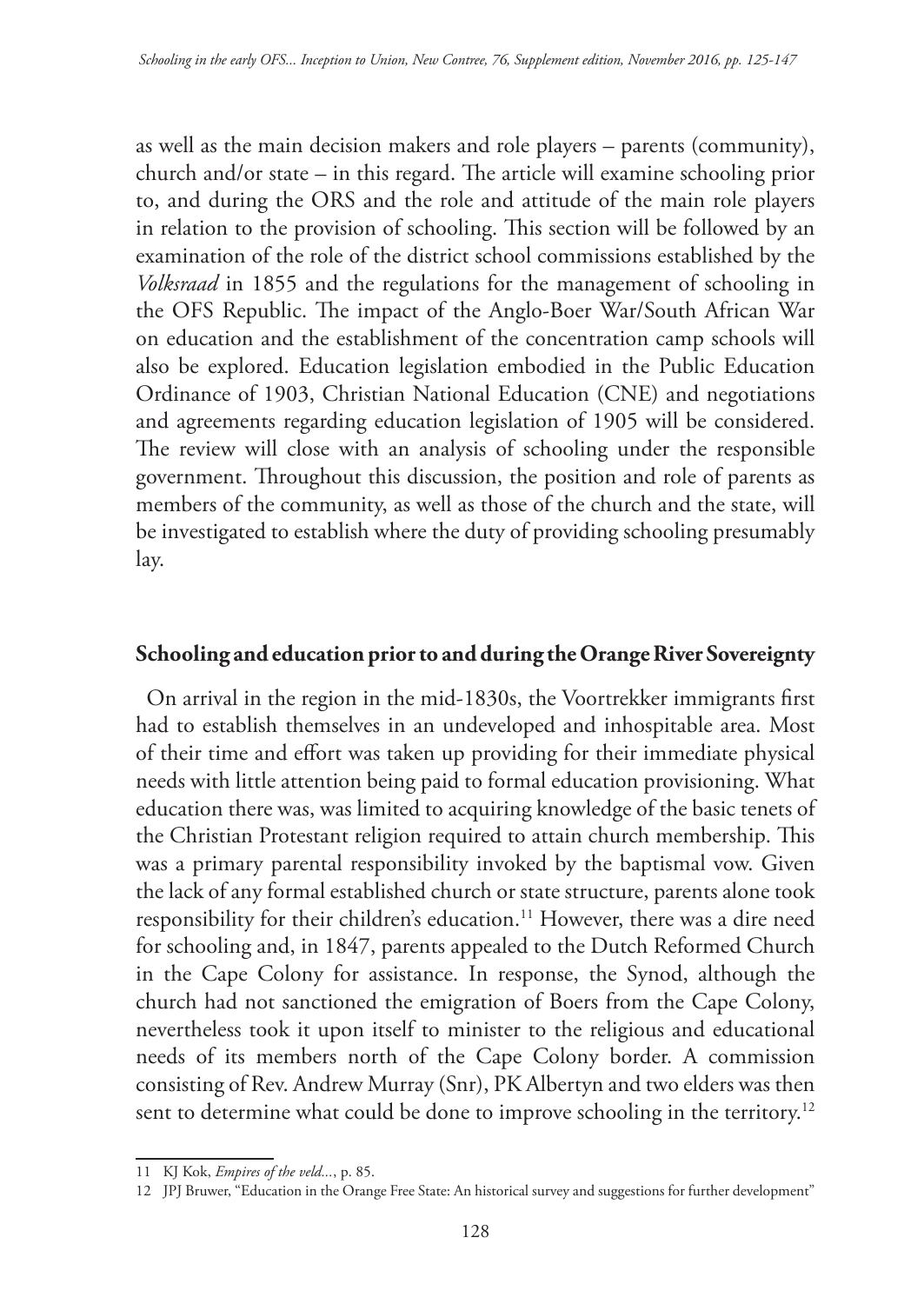The church subsequently appointed two teachers from the Netherlands – Jacobus Groenendaal and Joachim van der Meer – to teach in the towns of Fauresmith and Bloemfontein respectively. The Free State had been divided into four magisterial districts and, since only two teachers could be secured, they were assigned to the primary districts of Fauresmith and Bloemfontein. That the need for church intervention in religious and educational matters was immediate is attested to by Groenendaal who remarked: "*Ik heb nooit zoo iets gezien en dat bij menschen, verstoken van school en kerk*. [I have not yet seen such a state and that amongst people bereft of school and church]".13 The request for teachers was made when the territory was under the authority of the *Boeren Maatschappy*, but the teachers only arrived after the region had been annexed by the British. Consequently, Sir Harry Smith insisted that both English and Dutch be taught in the schools where these teachers were to preside. Smith was also aware of the pressing need for schools and noted that the emigrant farmers were without any means of education.<sup>14</sup>

In 1849, a Dutch schoolmaster was appointed to each town that was a magistracy, namely, Bloemfontein, Smithfield, Winburg and Vrededorp. This was still not sufficient to address the need. Gerdener<sup>15</sup> records a description of the prevailing schooling situation as described in an article in the *Friend* of July 1850 as: "*betreurenswaardig* [regrettable]"*.* The author of the article in the *Friend* attributed the dismal situation to the indifference of parents to education, but it was conceded that many of the inhabitants were unqualified to educate their children themselves, while others were unable to afford the personal services of a tutor. It needs to be remembered that the population was predominantly rural and that only a few of the children could benefit from the town schools. An itinerant system would have been a more practical solution given the expanse of the territory,<sup>16</sup> but this proved unfeasible given the lack of qualified teachers who could have been appointed to undertake the task.

To improve schooling in the few town schools, a resolution was passed that masters and their schools were to be placed under the direction of a school commission. The precedent for such a measure was in all probability to be found

<sup>(</sup>D.Phil., UNISA, 1936), p. 8.

<sup>13</sup> JJ Lubbe, *Lewensomstandighede en opvoeding van die Voortrekkerkind* (Bloemfontein, Nasionale Pers, 1942), p. 108.

<sup>14</sup> JPJ Bruwer, "Education in the Orange Free State..." (D.Phil., UNISA, 1936), p. 18.

<sup>15</sup> GBA Gerderner, *Boustowwe vir die geskiedenis van die Nederduits-Gereformeerde Kerk in die Transgariep* (Cape Town, Nasionale Pers, 1930), p. 113.

<sup>16</sup> GBA Gerderner, *Boustowwe vir die geskiedenis van die Nederduits-Gereformeerde Kerk...*, p. 111.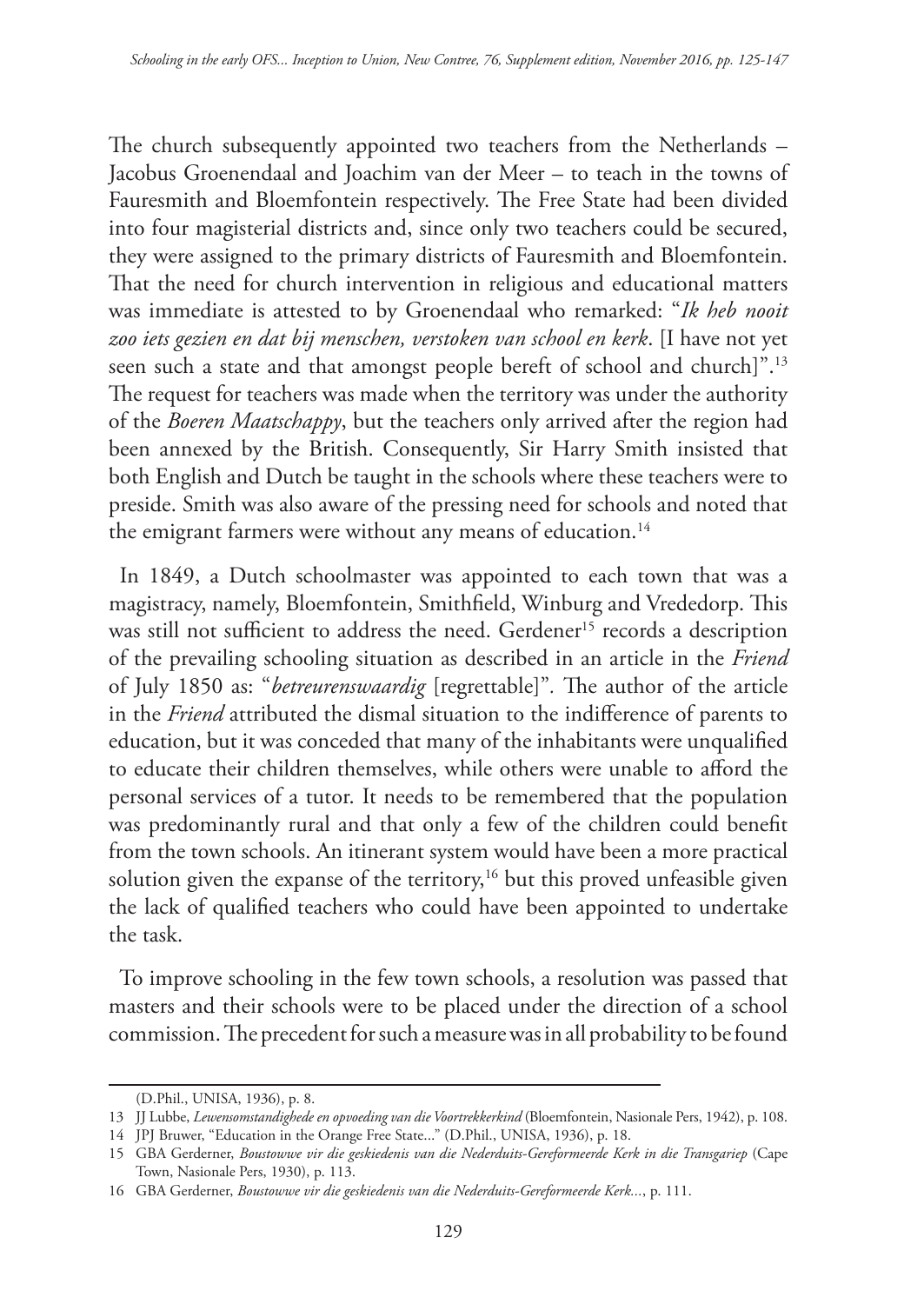in the system of school committees established in Natal and the Cape Colony.17 The regulations of 1850 that ensued required teachers to be properly trained and bilingual, required that school fees be levied (however, indigent children were exempted from paying fees), that the schools be visited weekly by one or more commission members and that quarterly exams, under the supervision of the commission, be conducted.18 Later that year, the commissions were instructed to appoint three rural schoolmasters in each district.<sup>19</sup> When the British ceded their rule in 1854, there were four operational village schools at Bloemfontein, Winburg, Harrismith and Fauresmith. The itinerant rural school system was in dire straits, since no schoolmasters had been appointed given the dearth of teachers.<sup>20</sup> Private itinerant teachers - often of dubious character and inadequately qualified – offered their services to farmers who, themselves generally uneducated, were unable to gauge their proficiency. The government's attempt to induce qualified teachers to take up positions as itinerant teachers was also unsuccessful, $21$  given that there was a undersupply of suitably qualified teachers who could be considered for appointment.

A review of this period indicates that initially upon settlement in the region, education, apart from that required to attain church membership which was provided by parents, was neglected. Nearly a decade later, in 1847, the dire need for education was realised, and parents appealed to the Synod in the Cape Colony to procure teachers on their behalf. The church was sympathetic to these pleas for assistance and obtained two teachers from the Netherlands to teach in two of the magisterial districts of the Orange Free State. However, since the region had subsequently been annexed by the British, it was a requirement that both Dutch and English be taught in the schools. Attention needs to be drawn to the fact that the teachers were secured by the church, but that the nature of the education provided was prescribed by the state. Smith, realising the pressing need for education, appealed for more teachers to be appointed to the Free State. To improve the quality of the education being provided and to ensure that appropriately qualified teachers were employed, school commissions were appointed in 1850 to oversee education. When the region was ceded by the British to the people of the Free State, there were four functioning town schools, each under the jurisdiction of a school commission. Given that the Free State was predominantly rural, few

<sup>17</sup> Watermeyer Commission, 1863, Appendix 1, p. 49.

<sup>18</sup> JPJ Bruwer, "Education in the Orange Free State..." (D.Phil., UNISA, 1936), p. 27.

<sup>19</sup> JPJ Bruwer, "Education in the Orange Free State..." (D.Phil., UNISA, 1936), p. 52.

<sup>20</sup> JPJ Bruwer, "Education in the Orange Free State..." (D.Phil., UNISA, 1936), p. 53.

<sup>21</sup> JPJ Bruwer, "Education in the Orange Free State..." (D.Phil., UNISA, 1936), pp. 52-53.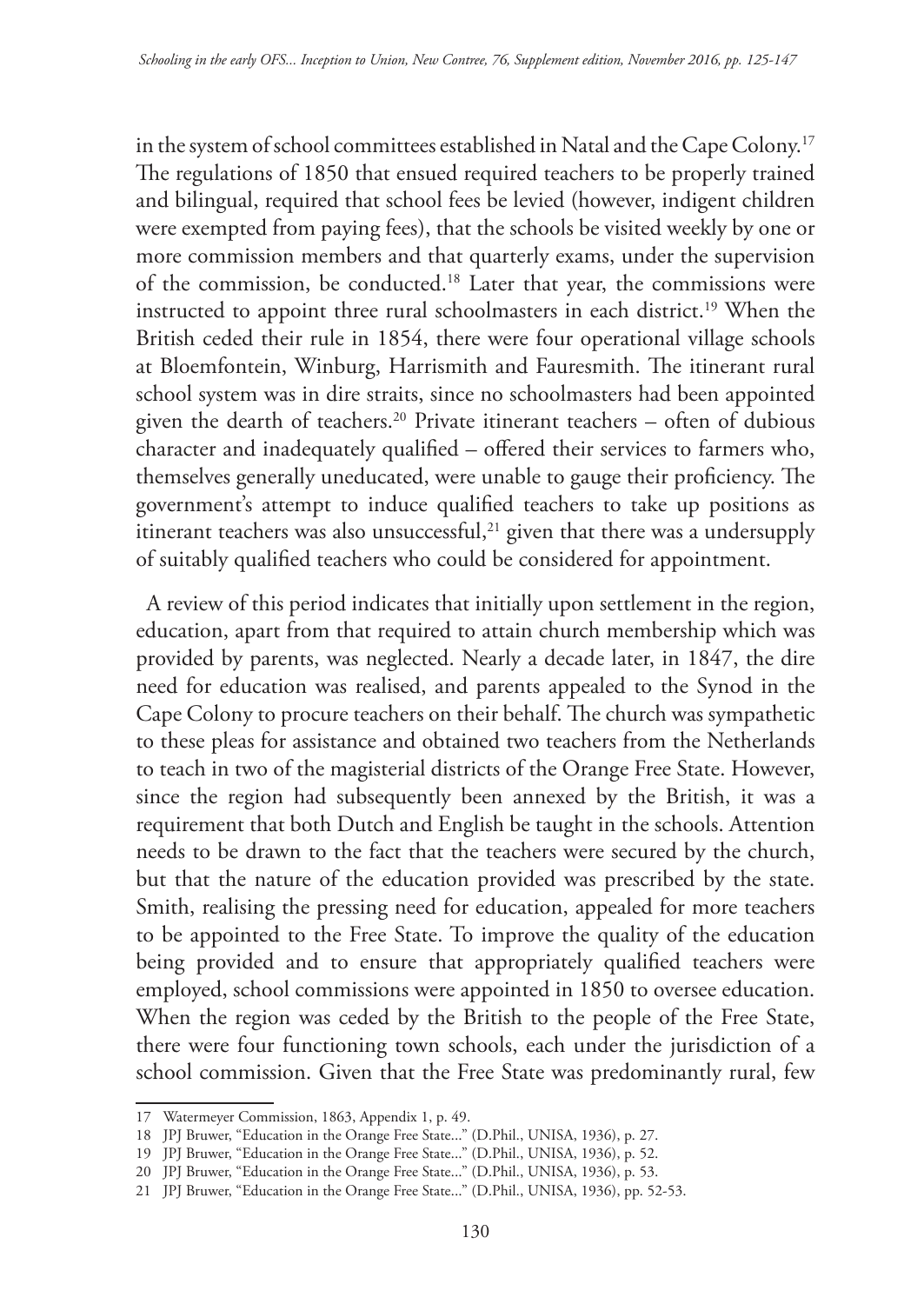children attended these district town schools and there was a great need for itinerant teachers who were able and willing to teach children on the farms. Many of the teachers who served in this position were under-qualified since the parents, themselves generally poorly educated, were unable to verify the teachers' aptitude. Neither the church, nor the state was able to procure suitably qualified teachers to be appointed to teach in the rural areas; so, generally, education in the rural areas was in dire straits.

The provision of education during this period had thus passed from the initiative of the parents to the church and state, with the state taking the final responsibility, however, with input from the church and community in the form of the composition of the school commissions which oversaw education.

### **Schooling under the Republic of the Orange Free State**

Within three weeks of the establishment of the Republic of the OFS in 1854, a *Volksraad* was formed and a Constitution adopted. According to Article 23 of the Constitution, the *Volksraad* was responsible for the furtherance of religion and education.22 However, the *Volksraad* had serious economic, political and Basuto issues to contend with and was unable to extend the provision of education beyond the schools that had already been established by the British, with assistance from the Dutch Reformed Church in the Cape Colony.23 Nevertheless, parents remained anxious for the *Volksraad* to appoint teachers to their districts. On 9 September 1854, a prospective teacher from the Smithfield district approached the *Volksraad* to be appointed as an itinerant government schoolmaster. He submitted proof of his competence and testimonials vouching for his proficiency, as well as a petition signed by sixty residents of the district supporting his appointment. Around the same time, an itinerant teacher from the Modder River District, JS Higson, also requested a government appointment. His request was accompanied by a petition signed by several Bloemfontein residents asking that he*,* who was described as a "competent man", be appointed to a local school. These requests for appointment were tabled at the same *Volksraad* meeting. The *Volksraad* nevertheless, despite the testimonials submitted by parents and

<sup>22</sup> Orange Free State, *The Constitution of the Orange Free State,* GW Eybers (ed.) *Selected constitutional documents illustrating South African history 1795-1910* (London, Routledge, 1854), pp. 285-296.

<sup>23</sup> South African Archival Records, Cape Town, *Notule van die Volksraad van die Oranje-Vrystaat 1854-1857, Deel 1* (Parow, Cape Times, 1952), pp. 301-302.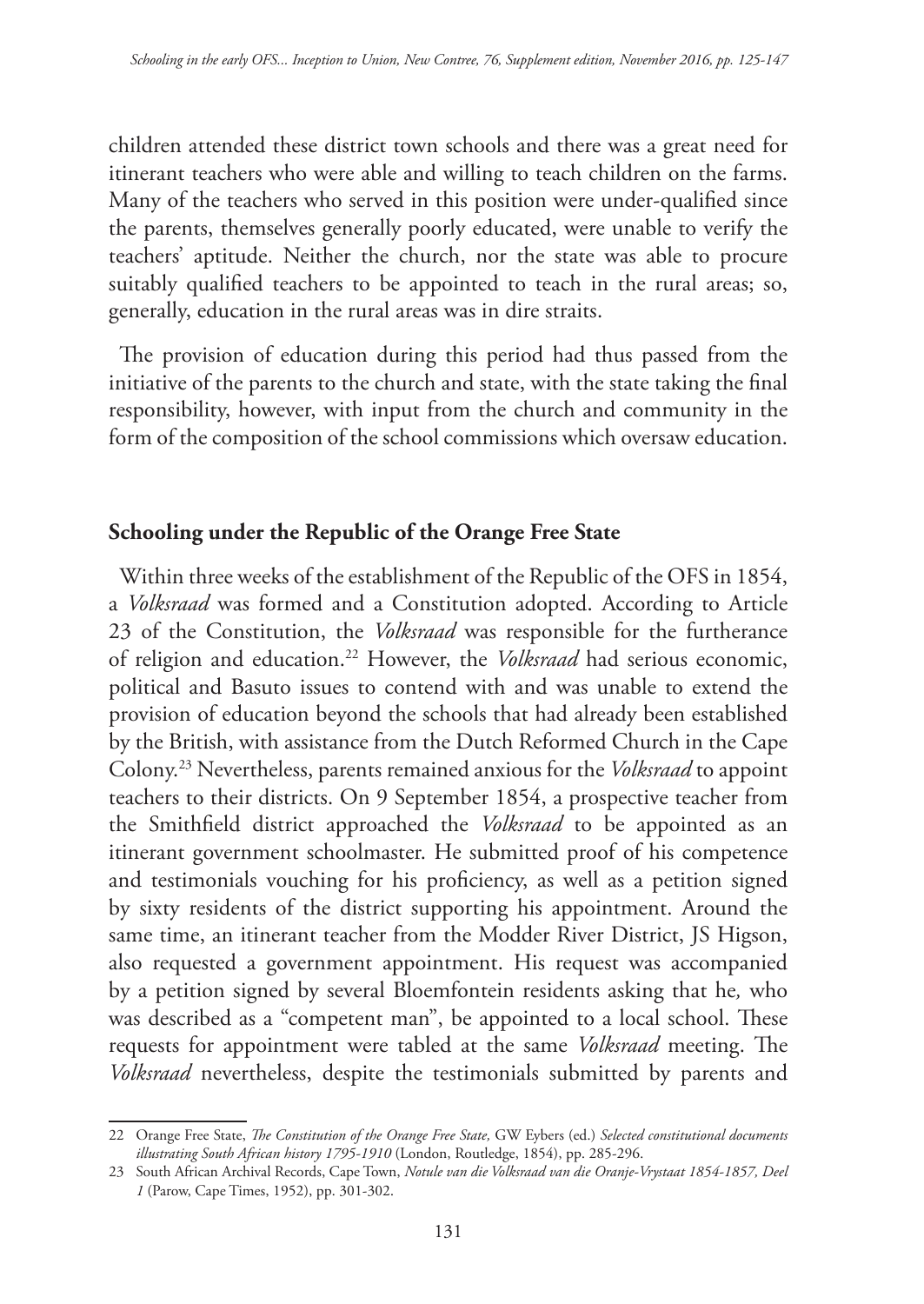community members, decided that they would initially not appoint these prospective teachers until a plan could be devised whereby these individuals could be appointed impartially.*<sup>24</sup>*

The "plan" the *Volksraad* devised was the institution of local bodies – district school commissions – guaranteeing community involvement in educational matters. The prime responsibility of the commission would be to oversee teacher appointments.25 In February 1855, district school commissions, comprising the district magistrate, the local clergyman, a community member elected by town residents and two members elected by district residents, were established to supervise schools and examine prospective teachers. Appointments were to be ratified by the commission.<sup>26</sup> Despite these provisions, rural areas remained destitute of education – a point that is attested to by the Rev. Andrew Murray who highlighted the crying need for teachers and more schooling facilities in the OFS. The *Volksraad* had appropriated salaries for 25 itinerant teachers; yet the money remained unused because teachers could not be secured.<sup>27</sup> Districts earnestly implored the *Volksraad* to use all available means to increase the education provided and to provide more clergymen to labour amongst them.28 It is unclear whether these appeals were met.

In 1863, school regulations were promulgated which provided the first detailed guidelines regarding the financing of schools. The *Volksraad* undertook to donate grants to every village in the OFS from which it had received a memorandum requesting the establishment of a government school. The *Volksraad* expected the locals to take an interest in schooling, for it was required that subscribers to the list of individuals requesting a school should undertake to pay an annual subscription for three consecutive years, for which sum they would be allowed to send two children to school. People who had no children, but who wanted to be involved in the education of the local youth could also subscribe as honorary subscribers on the same basis.<sup>29</sup> The *Volksraad* stipulated that prospective teacher applicants were to provide testimonials testifying of their competence and moral character. Teachers were

<sup>24</sup> South African Archival Records, Cape Town, *Notule van die Volksraad van die Oranje-Vrystaat...*, pp. 75, 128, 141, 156.

<sup>25</sup> CS Le Roux, "A historical-educational appraisal of parental responsibilities and rights in formal education in South Africa (1652-1910)" (D.Ed., UNISA, 1999), p. 259.

<sup>26</sup> South African Archival Records, Cape Town, *Notule van die Volksraad van die Oranje-Vrystaat...*, p. 99.

<sup>27</sup> J du Plessis, *The life of Andrew Murray in South Africa* (London, Marshall Brothers, 1919), p. 189.

<sup>28</sup> South African Archival Records, Cape Town, *Notule van die Volksraad van die Oranje-Vrystaat, 1854-1857, Deel 3* (Parow, Cape Times, 1958), p. 547.

<sup>29</sup> Oranjevrijstaat, "Regulations for the efficient management of government village schools in the OFS", JPJ Bruwer, "Education in the Orange Free State..." (D.Phil., UNISA, 1936), pp. 2; 4.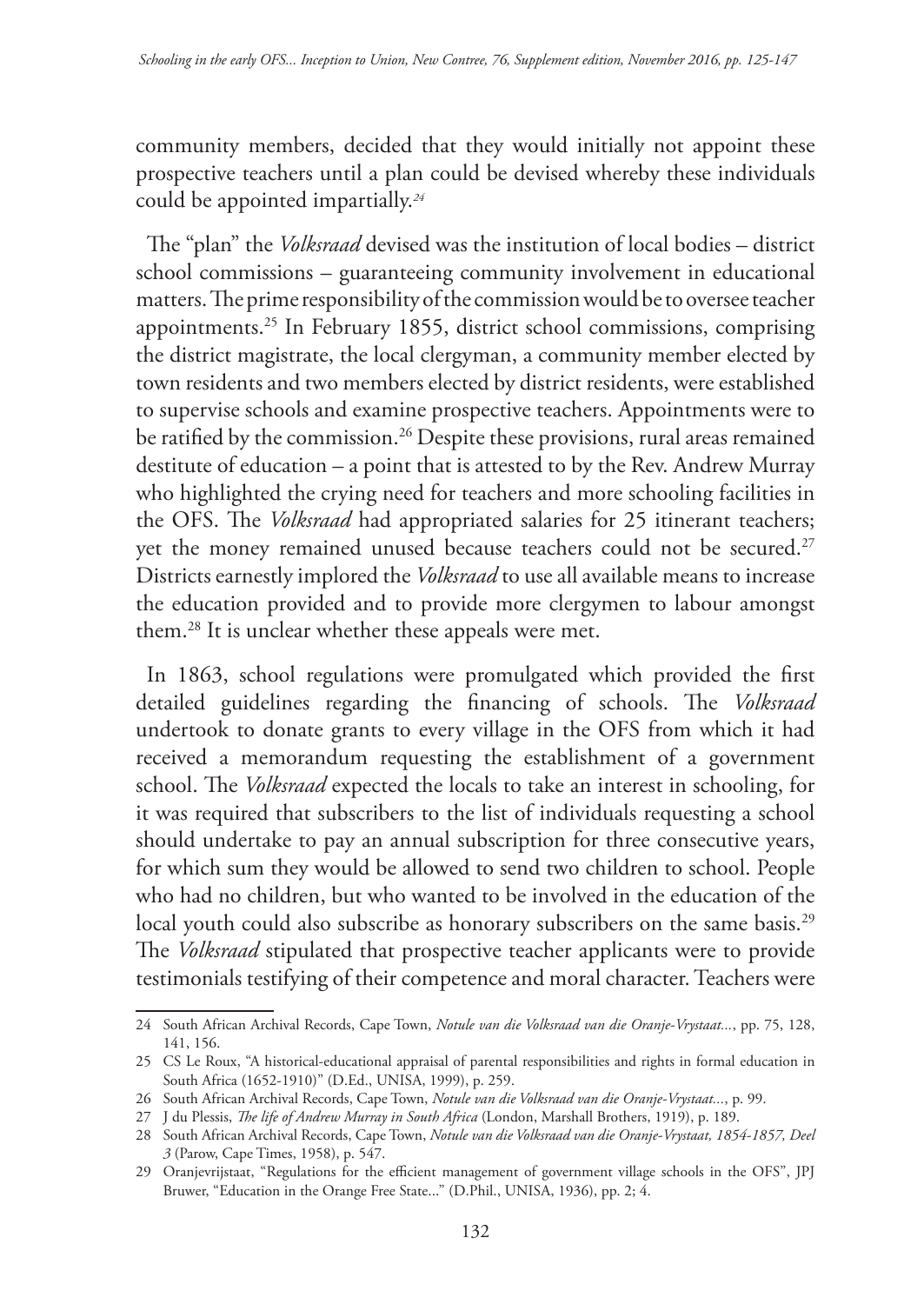to commence and close each day with a prayer, provide a scripture reading and a sing a hymn. They were required to teach Bible history, to be bilingual (Dutch was the medium of instruction, but English was to be taught as a school subject), hold a biannual public examination at which each member of the school commission would have the right to question pupils on the work the teacher had covered during the year, and follow the method of teaching they considered to be best.<sup>30</sup>

School commissions had the duty to select and appoint teachers (although appointments had to be ratified by the President), dismiss teachers in the event of immoral behaviour, incompetency, ill-treatment of children, subscribing to unorthodox religious principles and violating school regulations. The school commission was required to deal with the financial matters of the school and to submit an annual report to the government.<sup>31</sup> The fact that the commission could dismiss a teacher for violation of the school regulations indicates that the commission would have needed to draft a comprehensive list of regulations defining the parameters of acceptable behaviour. Clear guidelines on language use and religious observance – probably the two most sensitive issues from parents' point of view – were provided, while the measure of liberty granted to teachers to choose the method of instruction they deemed best, could be termed enlightened.<sup>32</sup>

However, despite these innovative measures, the provision of education remained problematic. When JH Brand became president in 1864, he undertook to establish the causes of the failure of schooling in search of ways to improve the situation. At his instigation, circulars were issued to clergymen and magistrates throughout the Republic to determine local community and church opinion on the needs and shortcomings of schooling.<sup>33</sup> This request for views on the matter did not go unheeded and in a memorandum to the President, dated 2 November 1865, community members requested that all potential teachers should be examined in terms of their character and teaching ability. It was suggested that not all individuals who presented themselves as potential teachers were suitably equipped for the task. The request ended by pointing out that: "*niet alle kokken die lange messen dragen*… [meaning

<sup>30</sup> Oranjevrijstaat, "Regulations for the efficient management...", JPJ Bruwer, "Education in the Orange Free State..." (D.Phil., UNISA, 1936), pp. 11–12; 18; 22-23.

<sup>31</sup> Oranjevrijstaat, "Regulations for the efficient management…", JPJ Bruwer, "Education in the Orange Free State..." (D.Phil., UNISA, 1936), pp. 7[1]-7[4]; 8.

<sup>32</sup> JPJ Bruwer, "Education in the Orange Free State..." (D.Phil., UNISA, 1936), pp. 338-341.

<sup>33</sup> EG Malherbe, *Education in South Africa (1652-1922)* (Cape Town, Juta, 1925), pp. 358-359.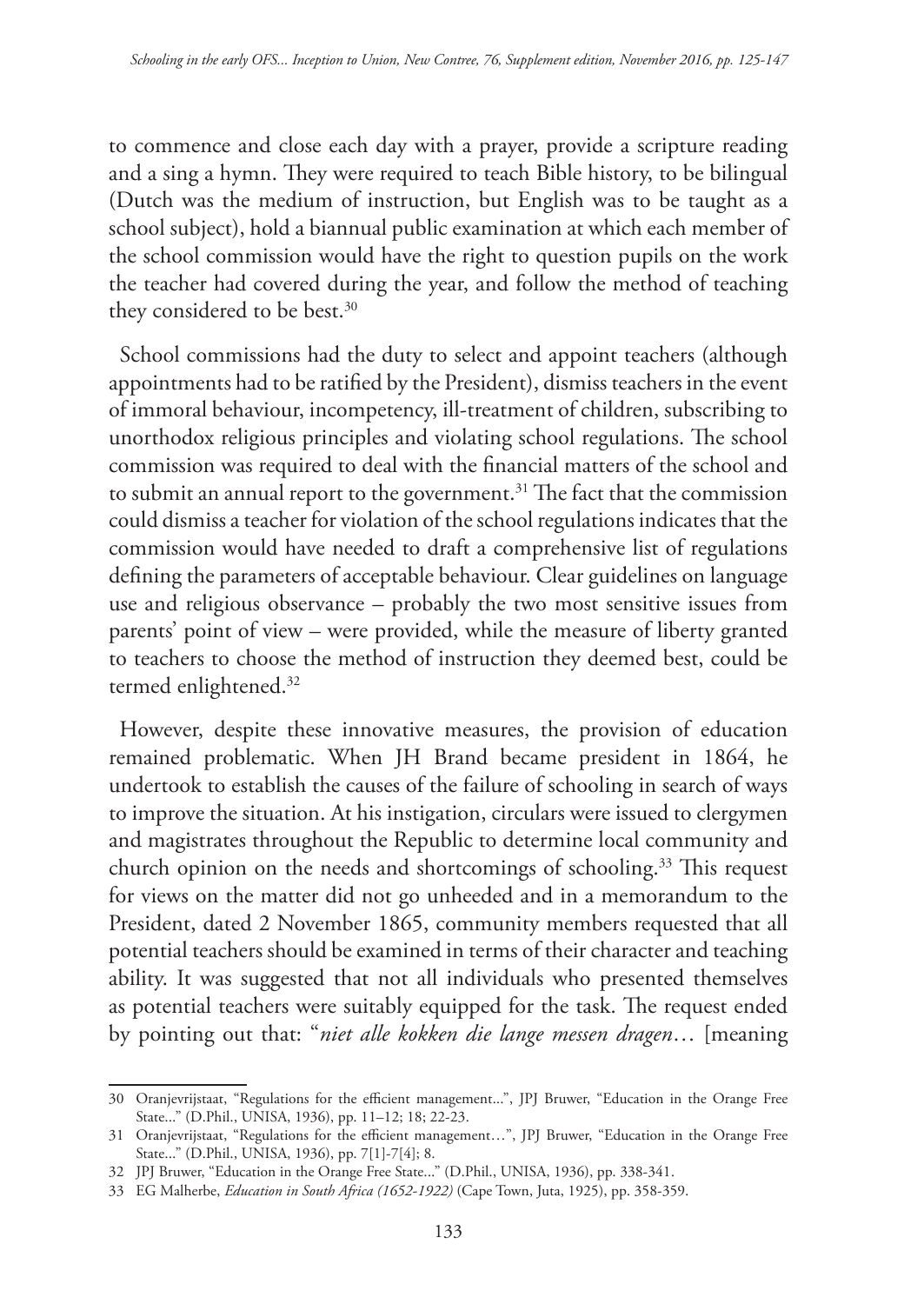that appearances can be misleading]". 34 The Reverend Du Toit of Jacobsdal commented in his memorandum to the President in 1866 that it could not be denied that the state of education was: "*zeer armoedig* [very poor]". He indicated that several of the itinerant Boer teachers: "*zelven ter naauwernood kunnen schryven* [were hardly literate themselves]"; yet, they were availing themselves to teach.35

In response to the comments received, President Brand recommended that a school should be founded in each established town and that suitable government teachers who were proficient in English and Dutch, should be secured to teach in these schools. Furthermore, the different communities and parishes would be expected to contribute to the upkeep of these teachers.<sup>36</sup>

When discussing the schooling situation, the question of who was primarily responsible, was invariably raised: was it the state, the church or the parents who were responsible, or was it a combination of role players? With regard to this issue, the OFS Dutch Reformed Synod, in addressing the *Volksraad*, pointed out that it was the *Volksraad's* primary responsibility, but also acceded that the church shared the responsibility.<sup>37</sup> The Synod subsequently appointed a commission to enquire into the state of education. In May 1869, the commission reported to Brand that communities, including the clergy, should be encouraged to show more interest in education as it appeared that there was a general sense of apathy amongst these roleplayers in education. It was also proposed that the President should award a £30 grant for itinerant teachers upon receipt of a letter of recommendation and confirmation that a minimum of 15 children would receive instruction. The commission highlighted the necessity of visiting schools regularly to check on teacher and student performance.<sup>38</sup>

The idea of local involvement in schooling was not new. During the pioneering days and in the years before the first government teachers were appointed, parents had, in the event of their being unable to undertake for their children's education themselves, engaged a private tutor from the community. This practice remained operative, especially in the rural areas where itinerant teachers found employment. In 1855, the *Volksraad* provided

<sup>34</sup> GBA Gerderner, *Boustowwe vir die geskiedenis van die Nederduits-Gereformeerde Kerk...*, p. 163.

<sup>35</sup> GBA Gerderner, *Boustowwe vir die geskiedenis van die Nederduits-Gereformeerde Kerk...*, p. 168.

<sup>36</sup> GBA Gerderner, *Boustowwe vir die geskiedenis van die Nederduits-Gereformeerde Kerk...*, p. 169.

<sup>37</sup> GBA Gerderner, *Boustowwe vir die geskiedenis van die Nederduits-Gereformeerde Kerk...*, p. 177.

<sup>38</sup> GBA Gerderner, *Boustowwe vir die geskiedenis van die Nederduits-Gereformeerde Kerk...*, p. 176.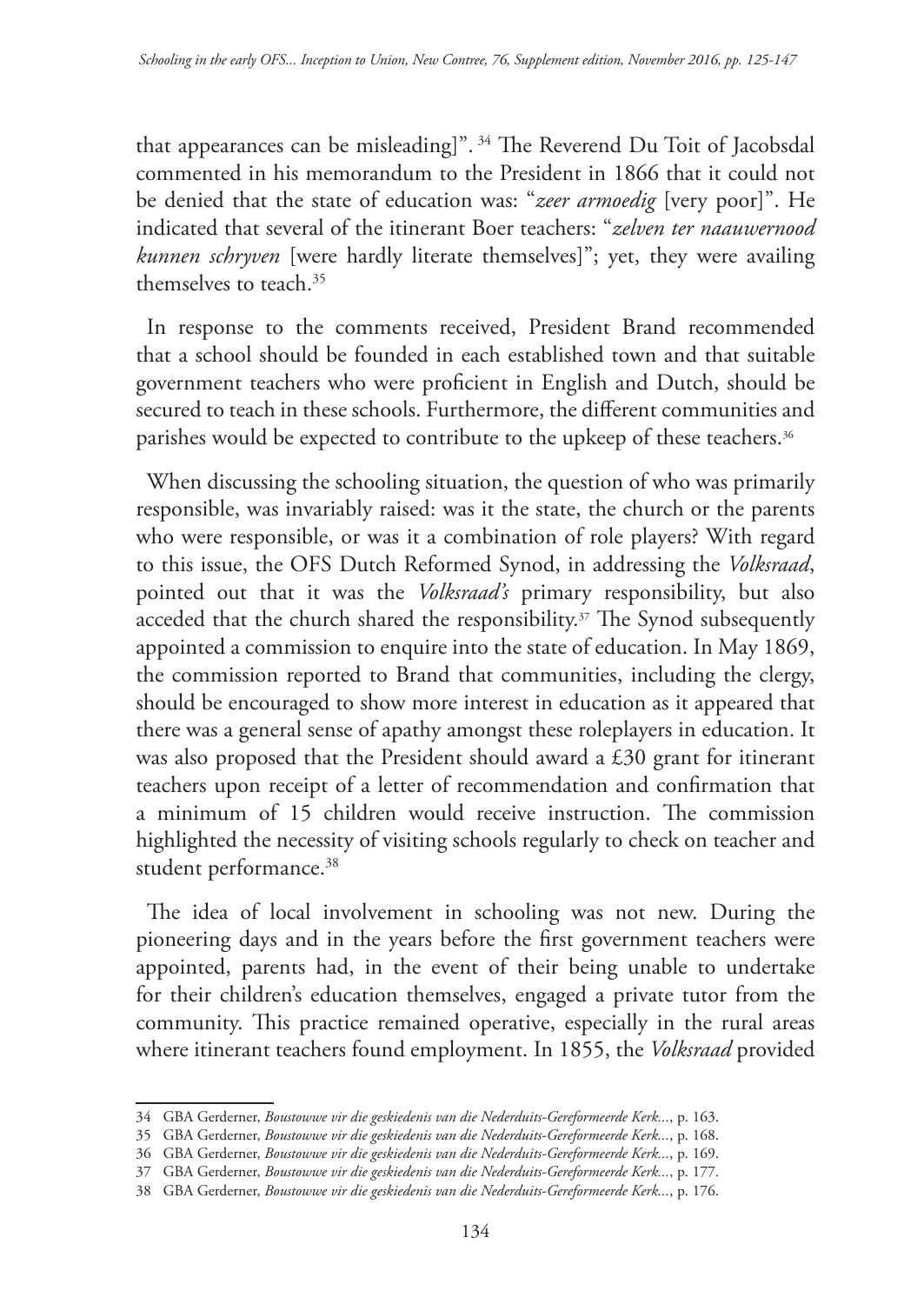for the establishment of district school committees (who were represented by the clergy and members of the local town and district community), whose responsibility it was to select and recommend teachers for their districts. In addition, the community was given the right to decide on the language and medium of instruction. Yet, despite the opportunity for church, community and state contribution and involvement in schooling, schooling facilities were inadequate to meet the needs of the youth and the educational prospects of many children remained dismal.

## **The** *Volksraad* **takes responsibility for education in the Republic of the Orange Free State**

Year after year the *Volksraad* discussed the subject of education, but the matter remained unattended to. In his opening address at the 1871 session of the *Volksraad*, President Brand openly reproached the *Volksraad* for having fruitlessly discussed and procrastinated action on such an important issue as the schooling of the State's youth. He noted that the majority of the Free State children were growing up without any schooling whatsoever. He suggested the immediate framing of an education law, together with a scheme of taxation to support the financing of education. The outcome was Ordinance No. 5, 187239 which placed the *Volksraad* at the head of education and provided for the establishment of local school committees, the regulation of courses of instruction and a framework for teachers' duties.40 The Ordinance remained in abeyance, however, until the beginning of 1874 when Dr John Brebner assumed duty as Inspector of Schools and the Ordinance became education  $law<sup>41</sup>$ 

#### **The Brebner era (1874-1899)**

Brebner first undertook an extensive reconnaissance tour of the country to establish the state of schooling and to gauge burghers' views on education. He found the villages to be very small – some consisting of no more than twelve or fourteen houses – and far apart. The children who were in need

<sup>39</sup> JPJ Bruwer, "Education in the Orange Free State..." (D.Phil., UNISA, 1936), p. 14.

<sup>40</sup> EG Malherbe, *Education in South Africa...*, pp. 358-360.

<sup>41</sup> EG Malherbe, *Education in South Africa...*, p. 362.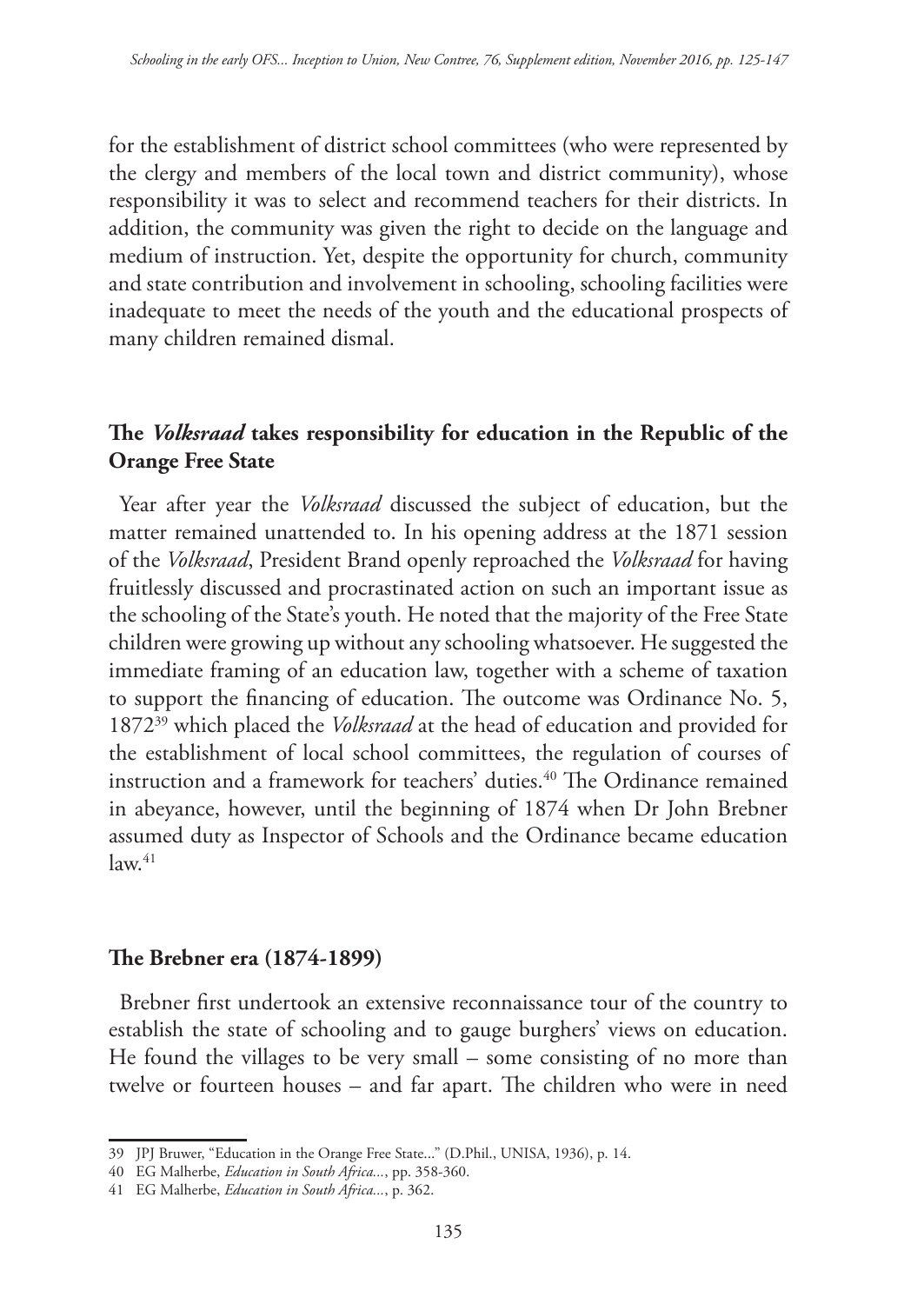of education were generally scattered on isolated farms beyond the reach of these village schools. Schools remained irregularly attended and many existed only for the purpose of preparing children for confirmation. Brebner further found that the issue of language, as well as religious instruction, remained controversial within local communities. Brebner also believed that it was pointless to merely appoint school committees; the members needed to be instructed in their duties and guided to understand the intricacies of education legislation if they were to function effectively.42 Brebner recommended to the *Volksraad* that a new education ordinance be promulgated and *Ordonnantie No. 1, 1874, Ordonnantie op het Openbaar Onderwijs voor Blanke Kinderen in den Oranjevrijstaat* [Ordinance for the Public Education of White children in the Orange Free State] was forthcoming.<sup>43</sup> This legislation remained the basis of future legislation for white children under republican government and was only later amended regarding details in matters of finance and the method of electing school committees. Matters of particular note in this legislation were that teachers were required to be members of the Protestant religion, had to have testimonials of good conduct, had to have a sound knowledge of and offer instruction in Dutch and English, were to provide non-denominational religious instruction and keep records and provide the school commission with the names of recalcitrant pupils. The school commission comprised the local magistrate, the minister of the Dutch Reformed Church and three resident members – indicating state, church and parental or community involvement in education and the provisioning thereof. The commission had the duty to appoint or dismiss teachers, investigate grievances brought forward with regard to education, and have joint supervisory rights over town, farm and itinerant schools which they were required to inspect once a month. The commission was to report parents' grievances and any issues affecting or compromising the efficiency of the school to the inspector.<sup>44</sup>

Brebner had done much to set education on a firmer footing and worked tirelessly towards this goal. During his term of office, the number of government schools increased from 10 to 179 and the number of pupils from 348 to 7390.<sup>45</sup> In addition, the number of itinerant schools servicing

<sup>42</sup> J Brebner, *Memoir of the life and work of Rev. John Brebner* (Edinburgh, Lorimer & Chalmers, 1903), p. 57.

<sup>43</sup> Pretoria, Oranjevrijstaat, *Ordonnantie op het openbaar onderwijs voor blanke kinderen in den Oranjevrijstaat, Ordonnantie No. 1* (no place or publisher, 1874)*.*

<sup>44</sup> Oranjevrijstaat, *Ordonnantie op het openbaar onderwijs...*, II, pp. 8, 10-11; 15-18; 20-22; III pp. 2; 4-5; 7-8; 12.

<sup>45</sup> Oranjevrijstaat, *Verslag van den staat van het openbaar onderwijs in den Oranjevrijstaat* (Bloemfontein, Borckenhagen, 1878).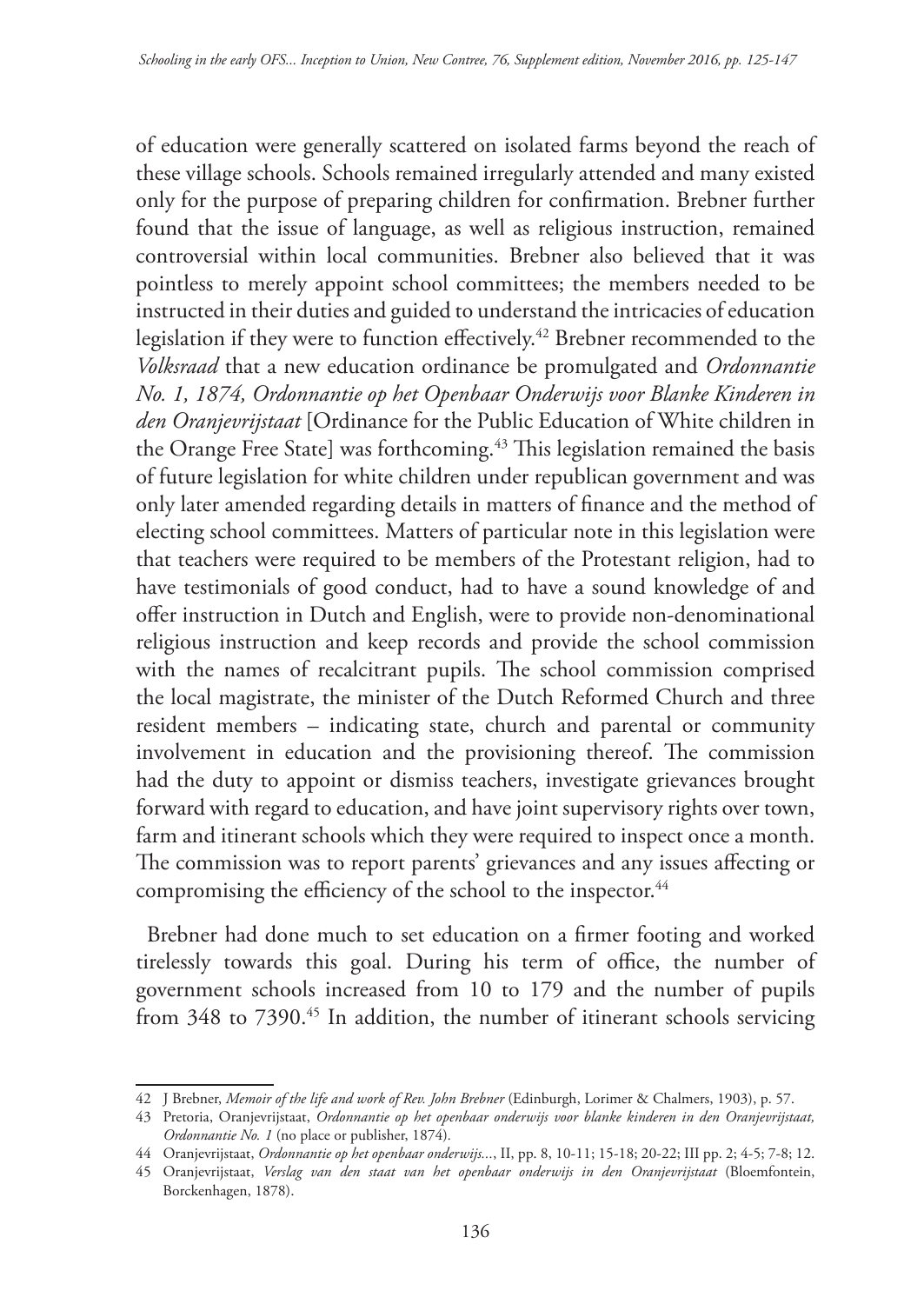rural areas increased from 28 to 144 by 1898,<sup>46</sup> but although there was improvement, the situation remained unsatisfactory for want of suitable buildings, qualified teachers and the cooperation of the local community to arrange schooling. School attendance remained poor and teachers often complained that parents were neglectful and kept their children from school to help on the farms. Certain parents also apparently believed that after a few months of schooling their children were sufficiently educated and withdrew them from the schools. Seemingly, parents still thought of schooling only in terms of preparing their children for church membership. Furthermore, it would appear that a broader education was frowned upon by certain parents, for it is on record that, in one instance, a teacher was prohibited by the parents of children attending the school where she taught from teaching geography and other subjects. The complainants also indicated that only the Bible and the Children's Bible should be used for instruction.<sup>47</sup> Brebner also commented on this situation, saying that government schools could not be used for the purpose of preparing children for confirmation only, despite many parents' desire for this. Schools which served this purpose only would never completely meet the requirements of education and the preference for private schools would remain for parents who wanted a broad education for their children.48 Brebner further blamed the inability of the government school system to progress on community apathy. He commented that in the prevailing circumstances, the present education system more than adequately provided the community – especially in rural areas – with an affordable and ample system of education. The community was invited to contribute their own efforts and support to improve the provisioning of education if they were dissatisfied with what the government could offer. Brebner made it clear that it wasn't government support that was lacking, but community cooperation and interest in bringing the system into fruition. In his opinion, the success of the education system depended solely on the zeal and support of the community and the ordinance was so constructed that: "*het initiatief altijd bij de burgers zelve berust* [the initiative resided exclusively with the community]".49

From the annual reports submitted by the school commissions it became apparent that some school commissions were indifferent to the needs of the community and its school and, consequently, several of these schools

<sup>46</sup> Oranjevrijstaat, *Verslag van den staat van het openbaar onderwijs...*, pp. 1, 13.

<sup>47</sup> Oranjevrijstaat, *Verslag van den staat van het openbaar onderwijs...*, p. 20.

<sup>48</sup> Oranjevrijstaat, *Verslag van den staat van het openbaar onderwijs...*, p. 1.

<sup>49</sup> Oranjevrijstaat, *Verslag van den staat van het openbaar onderwijs...*, p. 15.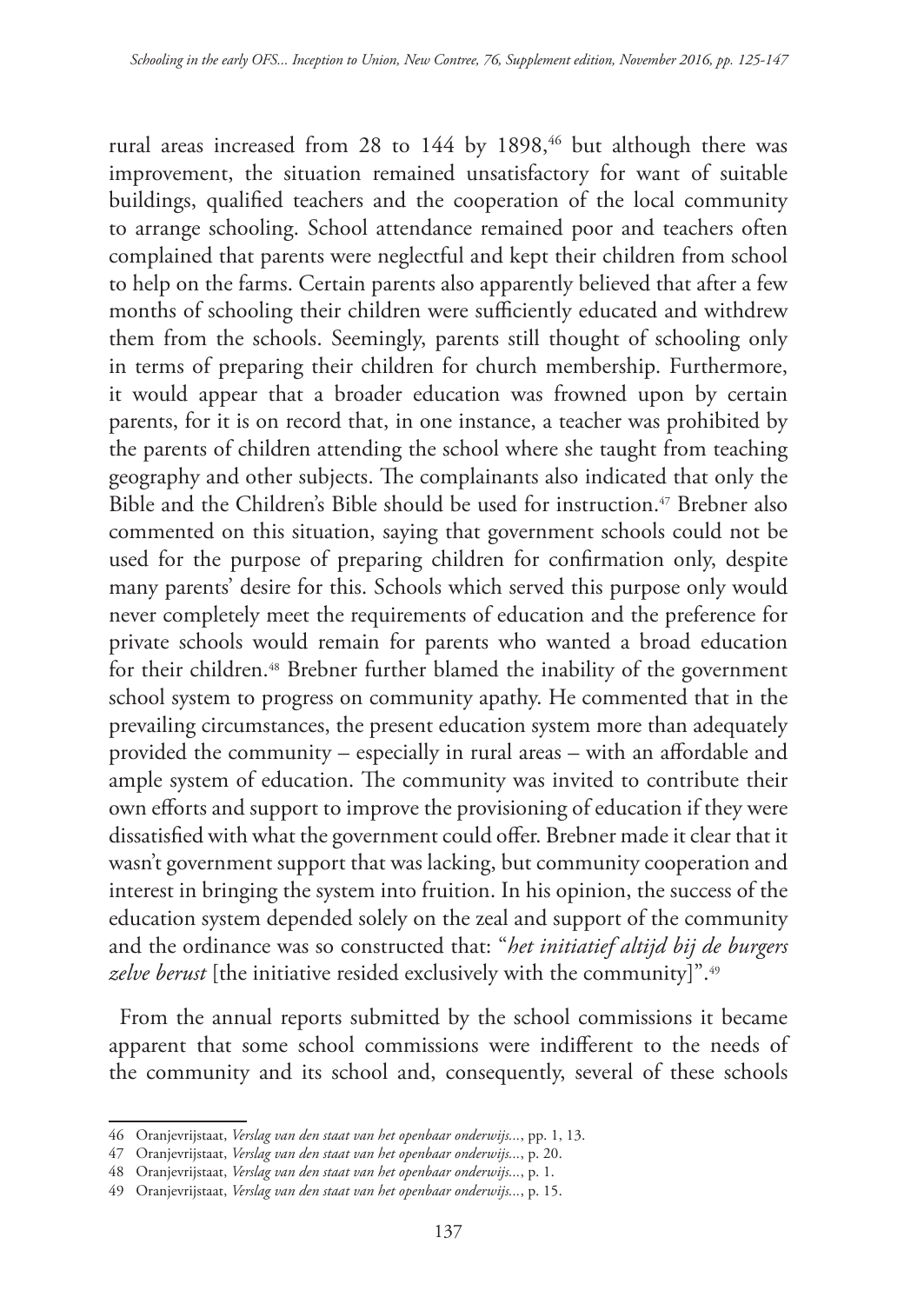eventually closed due to a lack of interest and support. However, some school commissions did much to promote education. Instances of fundraising attempts through holding bazaars or organising school concerts are mentioned in the reports and such schools were commended as being: "*eene zeer goede*  school [a very good school]".<sup>50</sup>

With regard to the language issue, various stances were adopted. Some schools were divided into English and Dutch classes – a situation which was an upshot of Sir Harry Smith's directive when the Free State was under British rule – while others offered instruction only in Dutch, or only in English. The latter occurrence is of note since, although the cultural set-up was predominantly Dutch, some schools were notorious for the neglect of teaching Dutch.<sup>51</sup> Some teachers remarked that parents objected to instruction in Dutch, with the result that tuition was primarily in English.<sup>52</sup> However, other schools provided instruction in Dutch only.<sup>53</sup> The medium of instruction was probably less determined by legislation than by the teacher's ability to teach the required languages and parents' choice regarding the medium of instruction. A further argument which could be put forward was that the local language, Afrikaans, was evolving from Dutch and that the Dutch used in schools was perceived to be archaic in relation to the language spoken in the community. English could possibly have been perceived to have been a more stable language and hence the preference for English as the language of instruction.

Brebner remained a vigorous advocate for compulsory education, with this goal being achieved in 1895 when Act No. 14 was passed.<sup>54</sup> However, Brebner's desire to see continued progress in education provisioning had to be postponed, for the OFS, in alliance with the Transvaal, was preparing for war against England.

## **Schooling under British rule: The Orange River Colony**

When the Anglo Boer War (also known as the South African War) broke out in October 1899, organised education in the OFS virtually came to an

<sup>50</sup> Oranjevrijstaat, *Verslag van den staat van het openbaar onderwijs...*, p. 37.

<sup>51</sup> Oranjevrijstaat, *Verslag van den staat van het openbaar onderwijs...*, pp. 18, 42.

<sup>52</sup> Oranjevrijstaat, *Verslag van den staat van het openbaar onderwijs...*, p. 21.

<sup>53</sup> Oranjevrijstaat, *Verslag van den staat van het openbaar onderwijs...*, p. 16.

<sup>54</sup> Oranjevrijstaat, *Verslag van den staat van het openbaar onderwijs...*, p. 23.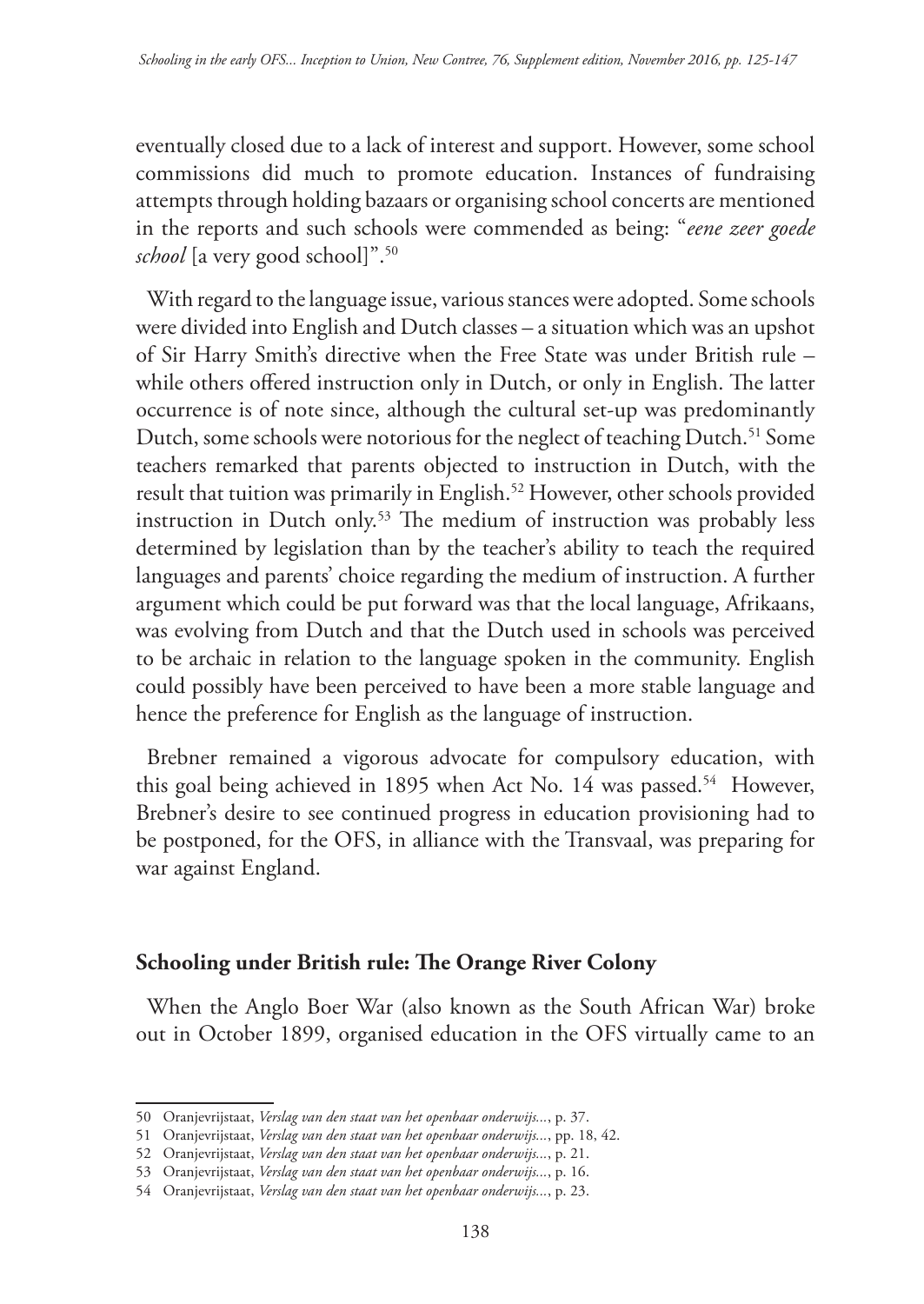end.55 First refugee and then concentration camps were established to house the women, children and the elderly, since many of the farms were razed in keeping with Lord Roberts's and Lord Kitchener's "scorched earth" policy. It was important to the burgers that their children's education was sustained, especially with an eye to confirmation, and a number of private schools run by former teachers were established in the concentration camps. Tuition was provided at a fee. However, since many of the internees were destitute, these schools were poorly attended.<sup>56</sup> Nonetheless, the detainees were generally eager to attend school, since this offered an opportunity to be gainfully occupied. Camp life was dreary and attending school broke the monotony. When the British authorities and the British War Office in London became aware of the eagerness of the burghers for their children to attend school, the opportunity to inculcate British values through schooling and thus to Anglicise the Boer youth was seized. Soon a number of English schools under the auspices of the district commission were established in all fifteen Free State concentration camps.57 These schools quickly outnumbered and became more popular than the private Dutch camp schools, probably due to the perception that better schooling was offered by better qualified teachers. Soon twenty-six British schools with a teaching corps of sixty-six teachers were established in the Free State camps. Teaching was in English, but religious instruction and Dutch language teaching were in Dutch to secure parents' approval. Religious instruction in Dutch would facilitate preparation for church membership, and the provision for Dutch language teaching would please the Dutch refugees and inmates and assure them that their language was not being neglected. Attempts were made to ensure that the schooling provided was attractive to the inmates of the camps. Teachers were either local or sourced from the Cape Colony. In time, teachers from England, Scotland and the British colonies were active in these schools, ensuring a strong British presence and influence. These staffing measures were closely aligned with the Anglicisation policy which had been embarked on.<sup>58</sup>

Joseph Chamberlain, through Lord Milner, saw the importance of placing the concentration camps schools under central administration, for it is said that he had a set goal in mind: Pupils had to understand their position as

<sup>55</sup> JC Otto, *Die konsentrasie-kampe* (Kaapstad, Nasionale Boekhandel, 1954), p. 151.

<sup>56</sup> JPJ Bruwer, "Education in the Orange Free State..." (D.Phil., UNISA, 1936), pp. 121-125.

<sup>57</sup> Great Britain, *Concentration Camp Commission. Report on the concentration camps in South Africa by the Committee of Ladies appointed by the Secretary of State of War* (London, Eyre & Spottiswoode, 1902), pp. 5, 39.

<sup>58</sup> JC Otto, *Die konsentrasie-kampe...*, p. 152.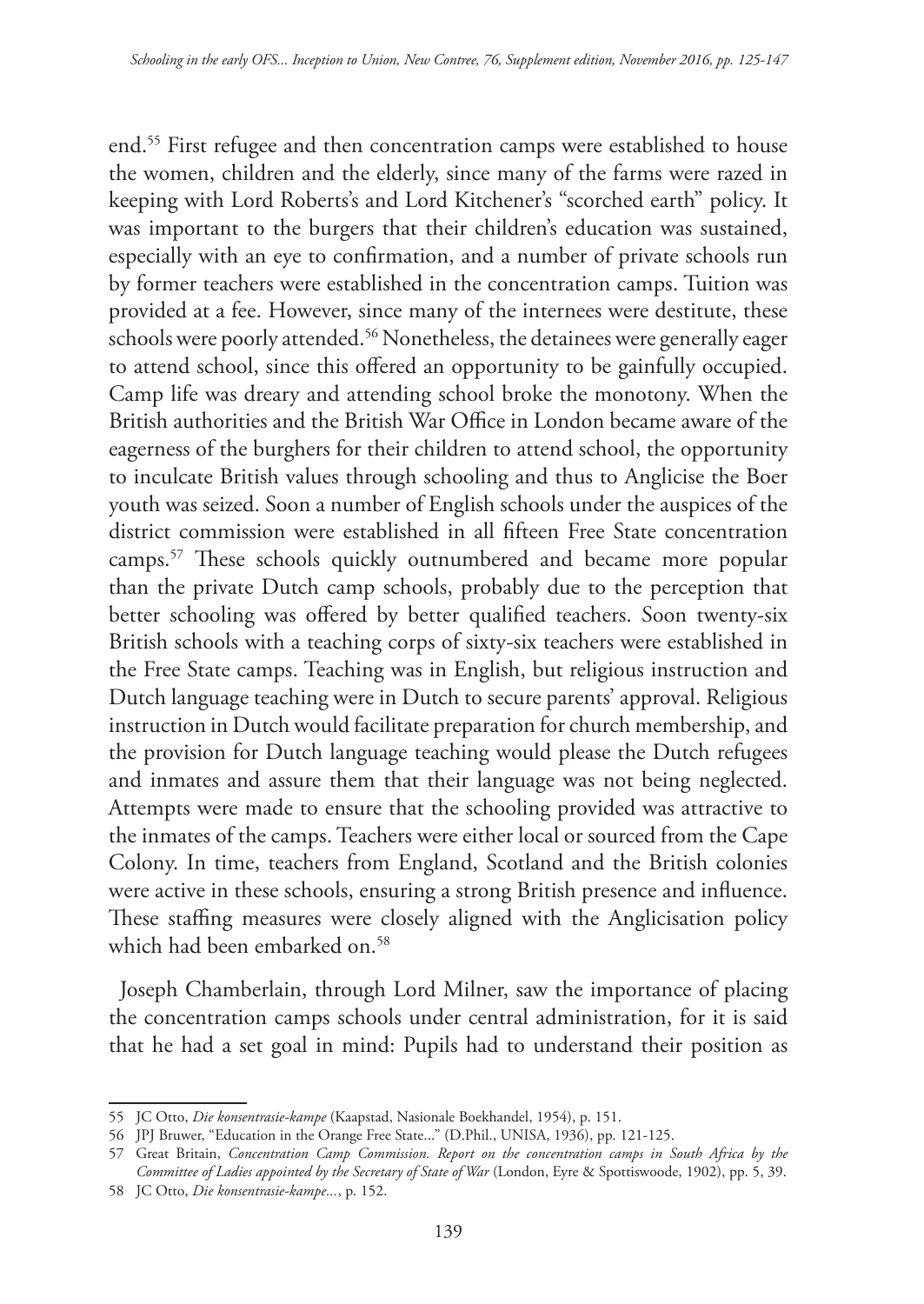British subjects under British rule.<sup>59</sup> Milner thus requested EB Sargant, a colonial administrator with an interest in education, to serve as the Director of Education.

## *The Sargant era of education and the Anglicisation drive*

Sargant commenced his work as an agent to Anglicise young minds in earnest at the Norvalspont camp. The camp commandant, Captain Du Plat Taylor, supported Sargant's efforts and two marquees were made available for the school. Parents were also anxious for their children's schooling to be continued, since the education provided also ensured that the youth were prepared for confirmation. This practice garnered support amongst the burghers for the schools provided by the British. Soon the school comprised 800 children taught by thirteen teaching staff.<sup>60</sup> Sargant commented in a memo to Milner in February 1901 as follows:<sup>61</sup>

Our military policy has gathered the greater part of the child population into these camps and I feel that the opportunity during the next year of getting them to speak English is golden.

The youth were to learn English and British value systems. Sargant reported that there was: "a genuine eagerness to acquire our language".62 Subjects that were taught in these schools were arithmetic, the reading and writing of English, religious instruction and Dutch language in Dutch, singing and physical training.63 However, all schools devoted most of the teaching time to English as a subject and at the inspectors' conference in March 1902, it was noted: 64

It appeared that all the inspectors classified the children primarily in respect of their knowledge of English… The director said that he wished an examination of the children as to proficiency in English in the first place and as to proficiency in other subjects in the second place to be held during the ensuing term.

<sup>59</sup> JC Otto, *Die konsentrasie-kampe...*, p. 153.

<sup>60</sup> Great Britain, *Concentration Camp Commission...*, p. 49.

<sup>61</sup> JC Otto, *Die konsentrasie-kampe...*, p. 154.

<sup>62</sup> JC Otto, *Die konsentrasie-kampe...*, p. 155.

<sup>63</sup> JC Otto, *Die konsentrasie-kampe...*, p. 156.

<sup>64</sup> JC Otto, *Die konsentrasie-kampe...*, p. 157.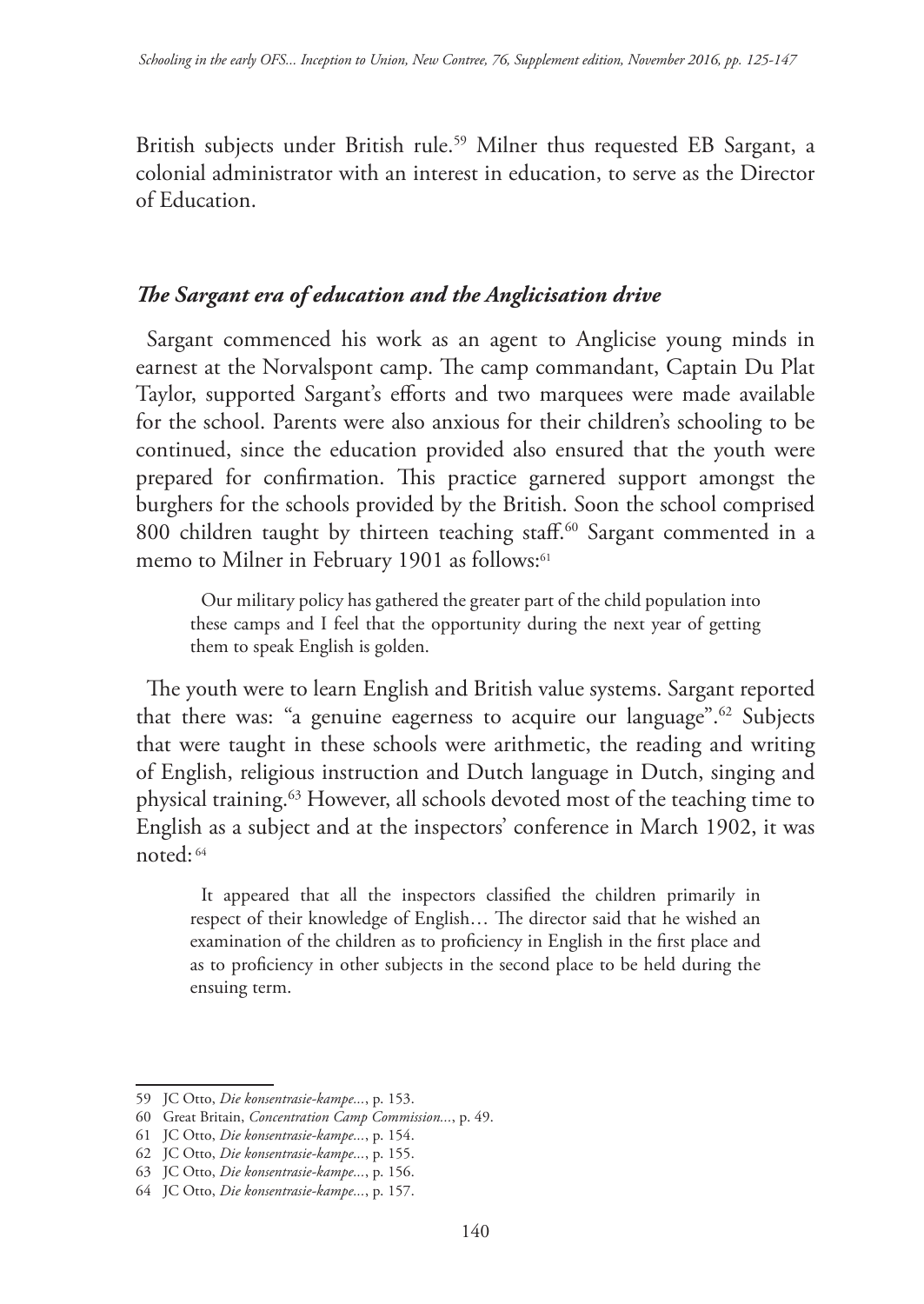The British schools in the concentration camps were popular and Sargant struggled to find suitable buildings to accommodate all the children who wanted to attend school. Resources were also hard to come by. Some schools lacked textbooks and teachers resorted to teaching orally, using only blackboards and picture charts as resources. To relieve the lack of stationery, writing slates and slate pencils were used. Desks were generally unobtainable and children sat on crates and, in some instances, the children: "came daily carrying little pads which they place upon some large stones to form their seats".<sup>65</sup> Despite these hardships, the number of pupils in the concentration camp schools increased from 1 370 in April 1901 to 12 066 in May 1902.<sup>66</sup>

Finding suitably qualified teachers was another difficulty and, initially, teachers were identified from amongst the camp inmates or nearby towns. Once the schools had been established, a qualified teacher from England or one of the British colonies generally took over as the teacher in a bid to reinforce the Anglicization process. Several of the local teachers only had a rudimentary knowledge of English and this was a significant stumbling block in Sargant's Anglicisation project. Millicent Fawcett's Lady's Committee, which inspected the concentration camps to establish what the prevailing conditions and circumstances were, made constant reference to local teachers' inability to speak proper English. This shortcoming was also noted by Emily Hobhouse during her inspection of concentration camp circumstances. In this regard, Dr Franks, a medical inspector also commented in November  $1901: 67$ 

I think the headmaster of all the schools in the burgher camps should be a loyal Britisher and if possible at least half of his assistants should be the same.

Sargant supported this notion, commenting that it was important to secure the services of headmasters who were able to win over the young generation of Dutch Afrikaner to: "English ways of thought and speech and English ideas of truthfulness and loyalty".68

Milner was especially impressed by Sargant's thoughts on this matter and commented that the camp schools offered an unequalled opportunity to influence the Dutch Afrikaner youth in such a way that harmony among the Dutch and British could be secured in the future.<sup>69</sup>

<sup>65</sup> JC Otto, *Die konsentrasie-kampe...*, p. 160.

<sup>66</sup> JC Otto, *Die konsentrasie-kampe...*, p. 161.

<sup>67</sup> JC Otto, *Die konsentrasie-kampe...*, p. 163.

<sup>68</sup> JC Otto, *Die konsentrasie-kampe...*, p. 164.

<sup>69</sup> JC Otto, *Die konsentrasie-kampe...*, p. 163.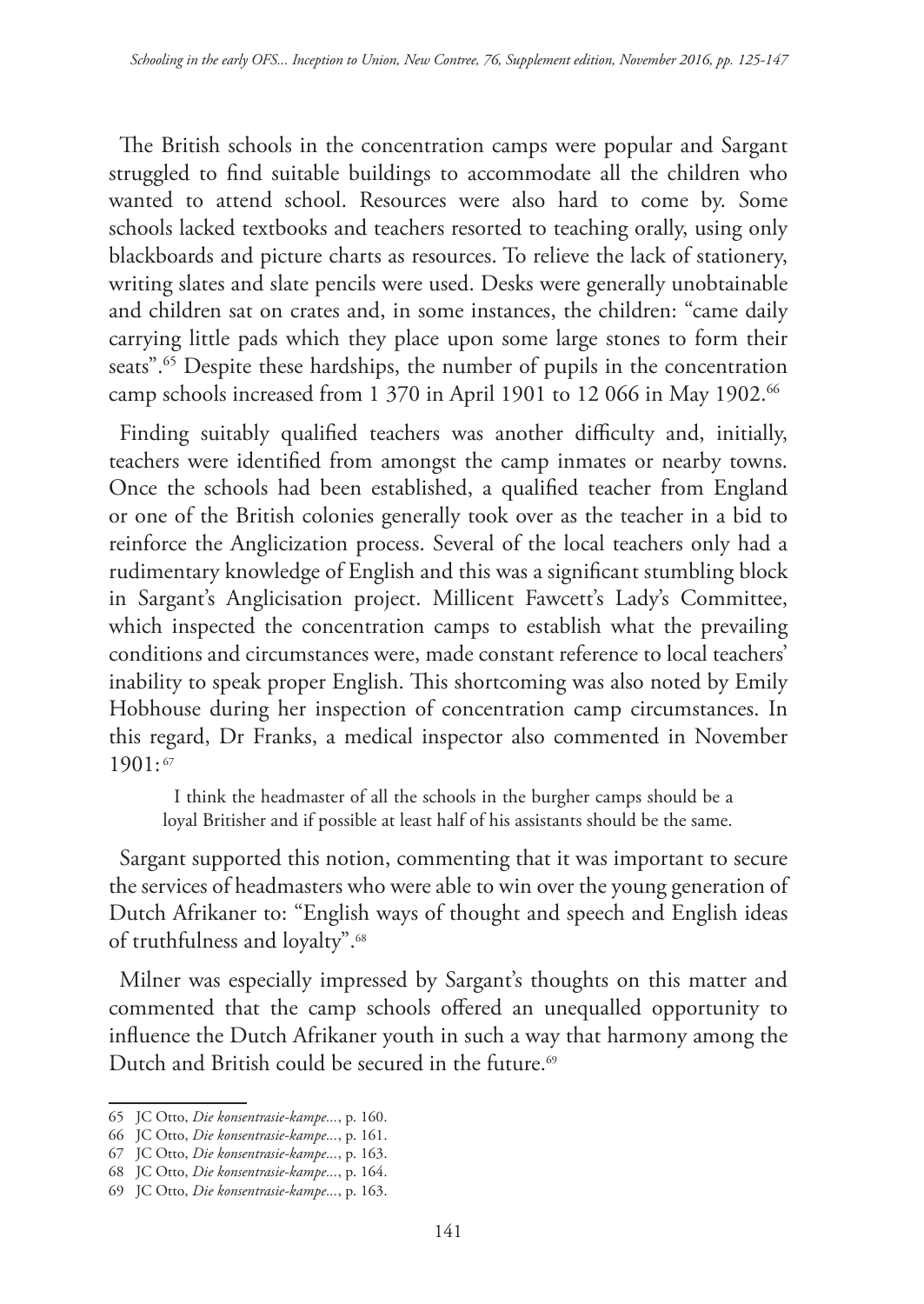The issue of English as medium of instruction, as proposed by Sargant, was discussed at length in the British House of Commons. Humphreys-Owen, a member of the Liberal Opposition, pointed out that mother-tongue instruction had definite advantages, as had been proven in Wales where children had also, similar to the Boer children, been subjected to instruction in a language other than their mother tongue and had struggled with their learning. However, Chamberlain defended the situation in South Africa as being vastly different and noted: 70

Many Boer children understand as little Dutch as they do English, and speak only the Taal and that many parents prefer the instruction to be given in English as the language which will most induce to the material benefits of their children.

Sargant pursued the Anglicisation drive and recruited teachers from England, Scotland and the United States of America, as well as the British colonies of Canada, Australia and New Zealand to teach in the understaffed concentration camp schools. By July 1903 (after the cessation of hostilities), close on 500 of the 1 306 teachers were foreigners from the Colonies or from Scotland. Sargant was anxious that these teachers would be made to feel at home and exhorted the local staff to welcome the foreigners with the hospitality: "characteristic of the Dutch race and of South Africa".<sup>71</sup> Foreign teachers were expected to learn as much of the local language as possible to enable them: "to unlock the hearts of those with whom they have thrown in their lot" and to teach without their work being hindered.<sup>72</sup>

The Anglicisation project did not reach full fruition owing to the brevity of its existence. When peace was signed on 31 May 1902, those burghers who could, returned to their farms to rebuild their lives. Parents were induced by the British authorities to leave their children in school – they would be accommodated in camp hostels – but this arrangement was rejected and increasingly the number of children attending the camp schools dwindled. The last camp school was closed in December 1902.

 In the aftermath of the war, it became necessary to re-establish education on a more secure footing. Steps taken in this regard culminated in the passing of an ordinance, directed at the provision of public education for white children. With the relaxation of military rule, a new education policy was established

<sup>70</sup> JC Otto, *Die konsentrasie-kampe...*, p. 164.

<sup>71</sup> Great Britain, *Concentration Camp Commission...*, pp. 77-79.

<sup>72</sup> JC Otto, *Die konsentrasie-kampe...*, p. 166.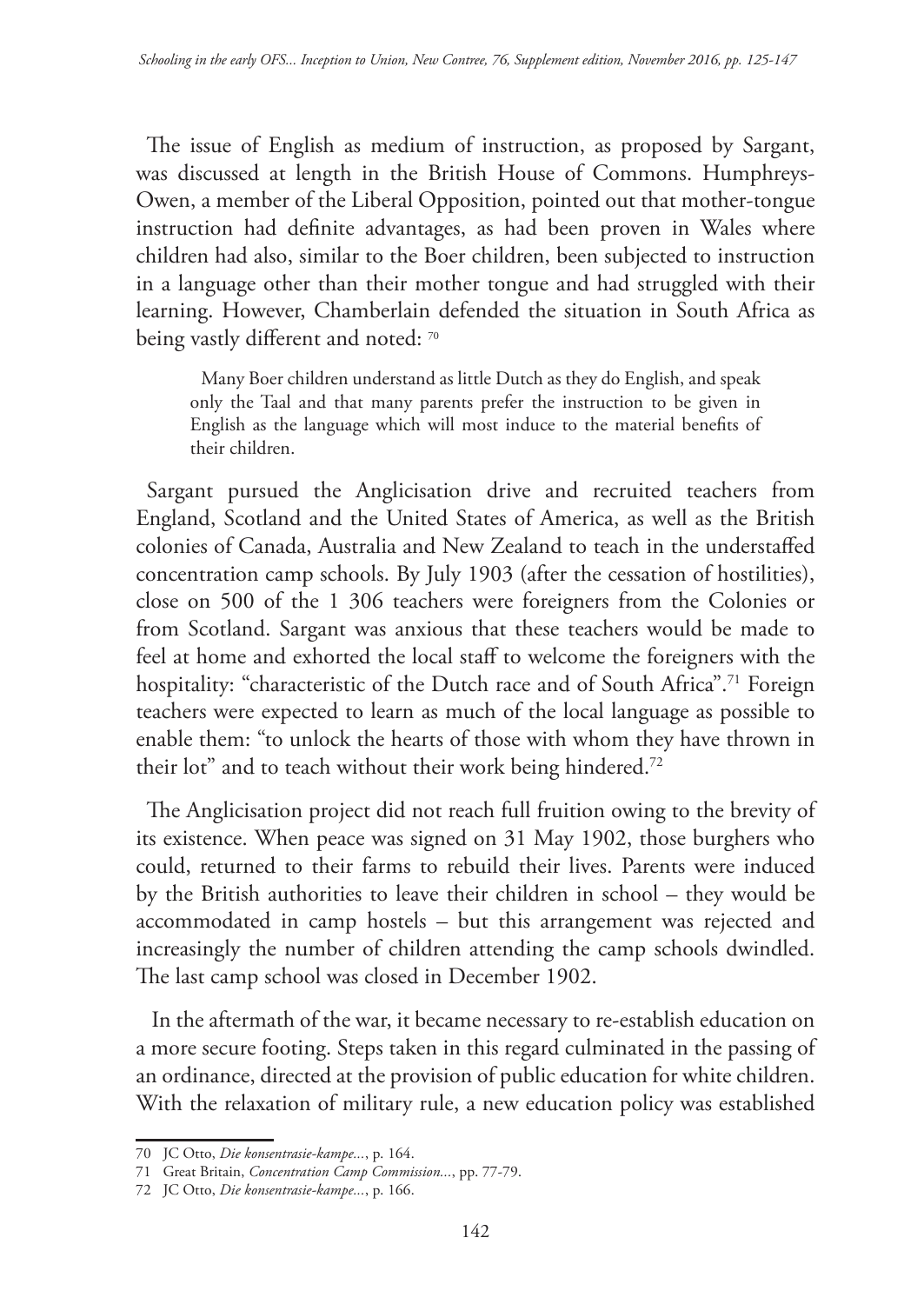to develop a free, non-denominational and non-compulsory system of government schools. *Public Education Ordinance No. 27, 1903* provided for the establishment of a Department of Public Education under the Director of Education.73 Schools were open to children of all denominations, although parents could withdraw their children from religious instruction classes or from any religious observance if desired as per the "conscience clause".74 The Ordinance provided for the establishment of school committees, but parents were concerned about these committees' powers and lobbied the government to ensure that committees guaranteed that five hours per week were allowed for the teaching of Dutch, and that religious instruction was non-doctrinal.75 Towards the end of 1903, after the Dutch Reformed Church and concerned parents had failed to obtain the concessions for which it had appealed, it decided to start independent CNE schools designed to preserve the chief features of the republican government schools. These schools provided for that which was most dear to the Afrikaner tradition – their religion and language.<sup>76</sup>

In September 1904 the Moderator of the Dutch Reformed Church called a meeting with the Crown government. The injunctions focused on increased powers for school committees, additional time for teaching Dutch and for non-denominational religious instruction in government schools. An agreement was reached and the CNE schools amalgamated with the government schools.77 The result of this agreement was embodied in new education legislation passed in 1905.78 The general gist of the legislation was that all government primary schools would be free and open to European children, attendance was compulsory for children between the ages of 10 and 16 and any scholar could, at the request of the parent or guardian, receive tuition in the Dutch language. English would be the medium of instruction, but the time devoted to the tuition of both languages as subjects would be equal. Religious instruction could be taught in Dutch and denominational instruction could be given with the school committee's approval after set school hours. In 1906, Director of Education, Hugh Gunn, reported that the school committees had generally taken a deep interest in their work and had been of

<sup>73</sup> Orange River Colony, *Public Education Ordinance No. 27, 1903* (without place or publisher, 1903), p. 1a.

<sup>74</sup> Orange River Colony, *Public Education Ordinance...,* Appendix X, p. 1.

<sup>75</sup> Transvaal and Orange River Colony, *Report of the Director of Education for the period November 1900 to February 1904* (Johannesburg, Esson & Perkins, 1904), Appendix XXVIII.

<sup>76</sup> Transvaal and Orange River Colony, *Report of the Director of Education...*, p 37.

<sup>77</sup> Orange River Colony, *Report of the Director of Education for the year ending June 30<sup>th</sup>, 1905* (Bloemfontein, Government Publishers, 1905), p. 18.

<sup>78</sup> Orange River Colony, *Public Education Ordinance No. 29, 1905* (without place or publisher), p. 29.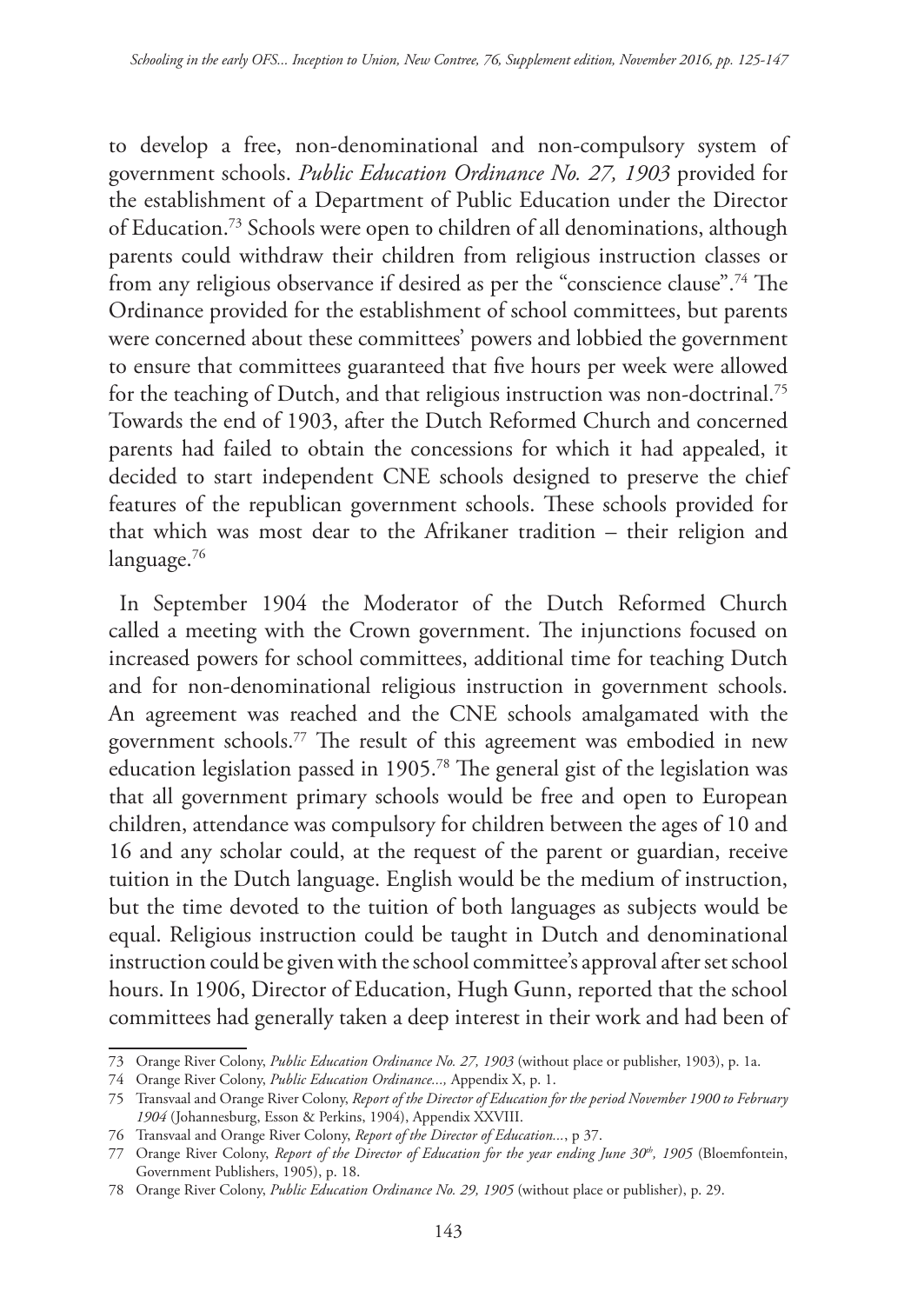great assistance to the Department. Their most important function remained the nomination of teachers. At this time, the Orange River Colony was on the eve of changing to a system of responsible government and this event would bring about further education legislation and changes to schooling.

## **Schooling under responsible government**

The ORC was afforded responsible government by Britain in 1907 and General JBM Hertzog was appointed minister in charge of education. New education legislation for white children that provided for compulsory education for children between 7 and 16, the introduction of school fees, equal treatment of Dutch and English and instruction in Bible history up to Standard VI with the "conscience clause" applying, was forthcoming. School committees continued to play an important role in how the schools functioned and were to report matters that concerned the welfare or the efficiency of the school to the school board.<sup>79</sup> The policy on language was easier to carry out in the town schools and, generally, few objected to their children learning both languages. Mother tongue instruction in the lower classes was welcomed. However, in rural areas there were traces of fanaticism from both the Dutch and English. In essence, the language issue had two dimensions – educational and political. Surprisingly, since this had been such a hotly debated contention, there were reports of negligence regarding the tuition of Bible history.80 One of the constraints within which the school committee system had to function, was the scarcity of properly qualified teachers. Furthermore, the efficiency of the committee was often compromised by administrative red-tape and political lobbying within the community.<sup>81</sup> Tuition continued this course until Union in 1910 which occurred eight years after the signing of the Treaty of Vereeniging which marked the end of the Anglo Boer War.

## **Conclusion**

This article provided an overview of how parents, the community, the church and the state, interchangeably and jointly, played a role in the provision of

<sup>79</sup> Orange River Colony, *To provide for the better administration, control, support, maintenance and advancement of education and educational institutions, both private and public of a primary and secondary nature, Act No. 35, 1908* (without place or publisher, 1908).

<sup>80</sup> Orange River Colony, *Report of the Director of Education, 1909-1910* (Bloemfontein, Argus, 1909-1910), pp. 12, 43-44.

<sup>81</sup> CS le Roux, "A historical-educational appraisal of parental responsibilities..." (D.Ed., UNISA, 1999), p. 259.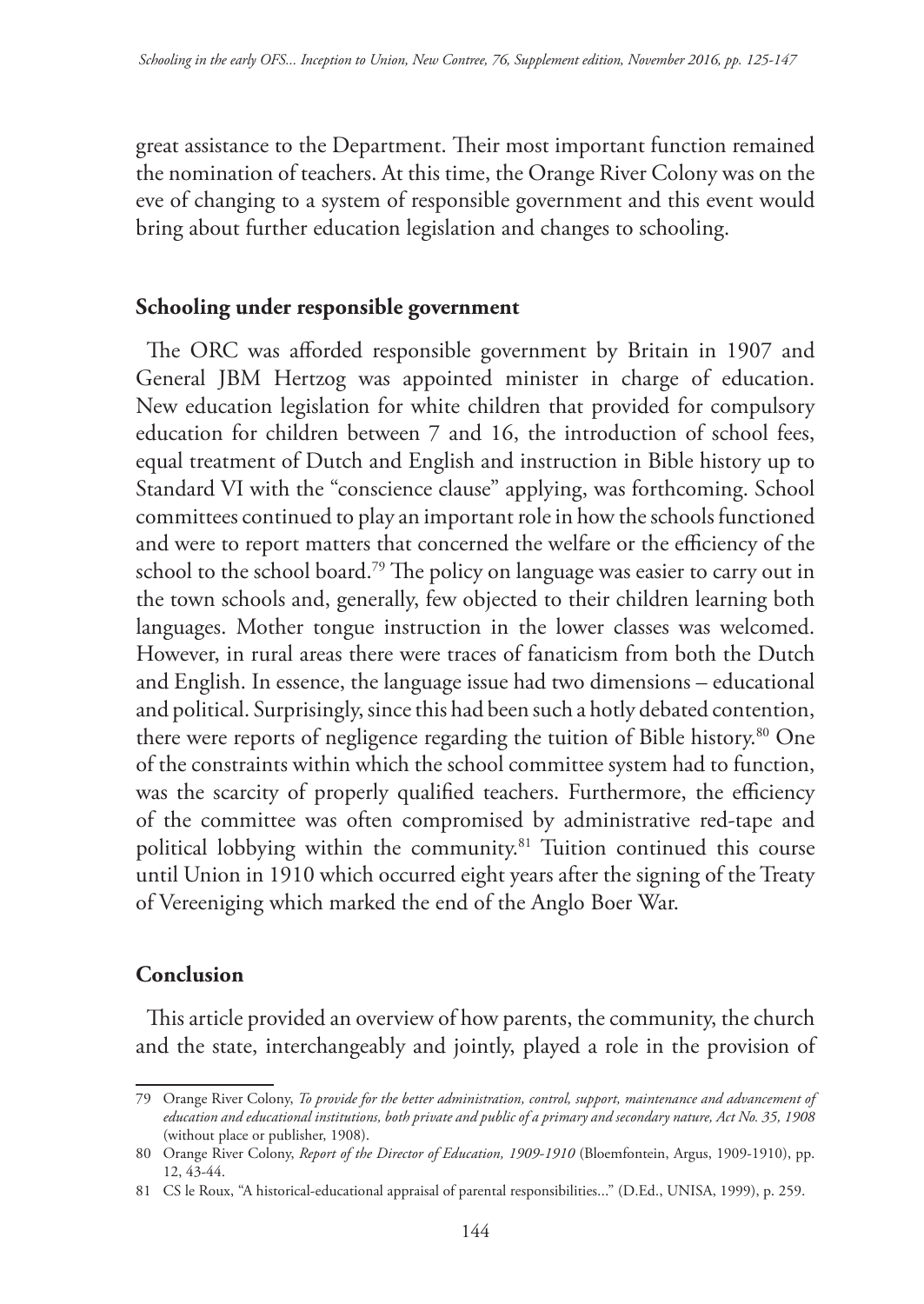schooling for children of European descent in the Orange Free State from early settlement in the mid-1830s to Union in 1910. How education was provided and what it constituted was influenced by distinct cultural, political, economic and ideological factors characterising the society of that time.

Parents were primarily responsible for their children's welfare and as such, before the establishment of schools in the OFS, which only occurred in 1850, Voortrekker parents ensured that their children were sufficiently educated to attain church membership. Parents took this task upon themselves and, if they were incapable, they appointed a private person to take on this responsibility. The type of education required for confirmation was basic and not of long duration; so, an itinerant teacher, who merely served for a few months before moving on to the next family, was adequate. As the community became more established, parents realised the need for more extensive schooling, but discovered that properly qualified teachers were not to be found. Consequently, in 1847 parents appealed directly to the Synod of the Dutch Reformed Church in the Cape Colony for assistance in finding and appointing suitable teachers. This was the precursor for joint church and parental involvement in schooling, as the church, in response to this request, procured two teachers from the Netherlands to teach in the Free State. In time, parents, community members and representatives of the church – generally the clergy – were represented on the school commissions which had been established to oversee schooling. The first of these school commissions was established in 1855 by the *Volksraad* under the independent Republic of the Orange Free State. The state recognised the important role that the church and community could play in providing quality schooling and, consequently, provided for the establishment of these bodies. School commissions carried out various duties related to the selection and appointment of teachers and the general running of the school. In time, these duties increased and parents, the community and the church, as represented on the school commission, decided matters concerning the curriculum, the language of instruction, the nature of religious instruction and school inspection. The success of a school was often attributed to the degree of enthusiasm and commitment shown by the school commission, clearly indicating the significant part the commission played. Parental and church involvement in education was reinstituted after the Anglo Boer War, again in the form of school commissions. Under responsible government (1907) until Union (1910), education progressed and school committees remained functional, ensuring the input in education from parents, the community and the church.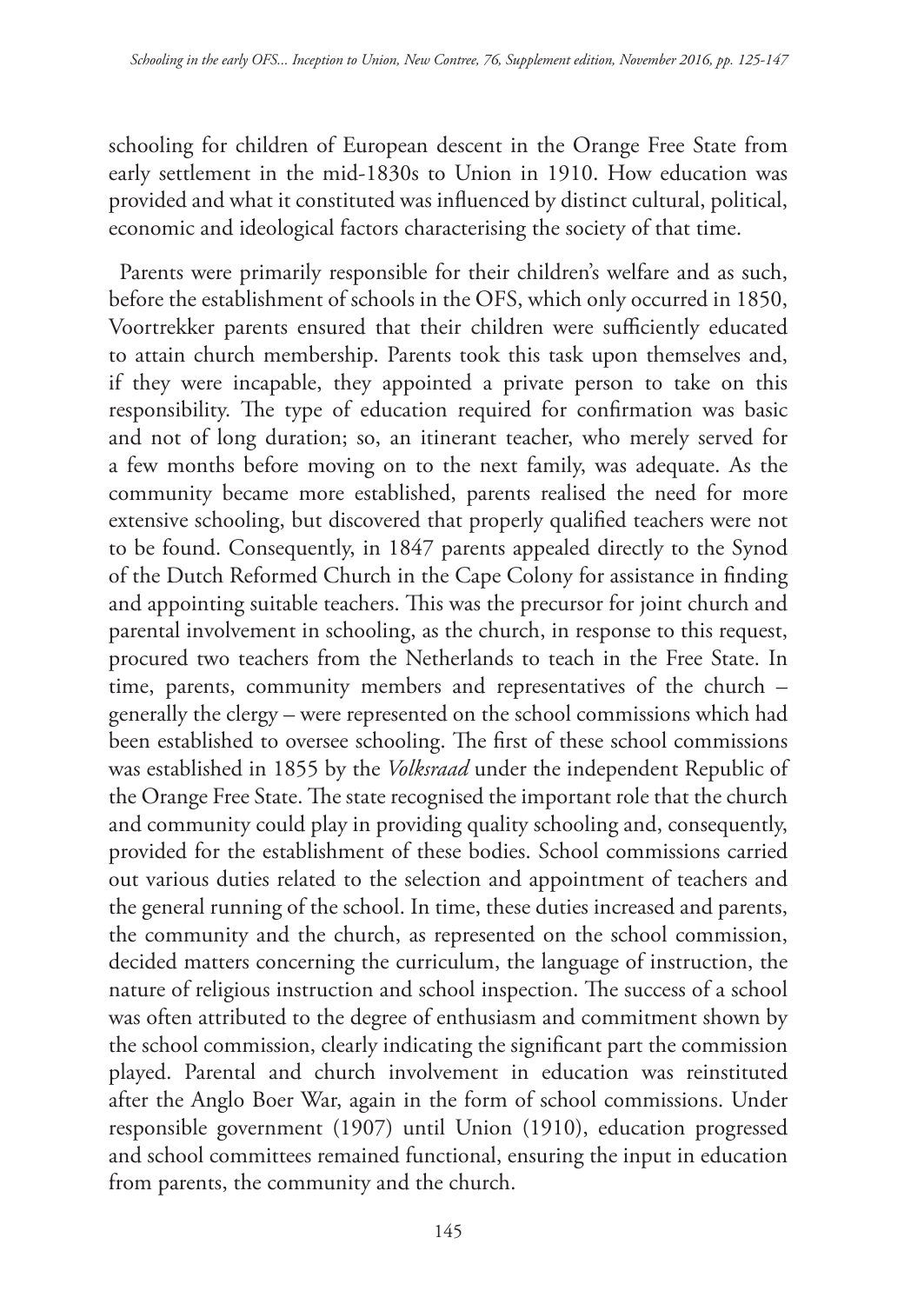The notion of state intervention in schooling was introduced by Sir Harry Smith when he instructed that the two teachers from the Netherlands, who had been secured by the church at the request of concerned parents, were to provide tuition in Dutch and in English. After the Orange River Sovereignty under British rule was returned to the Voortrekkers and the independent Republic of the Orange Free State was established, the *Volksraad* accepted that the provision of education was a state responsibility. However, education did not prosper and when Brand became president in 1864, he sought input from the clergy and the local community (magistrates) regarding the state of education and what could be done to improve it. This act is indicative of how the state sought church and community input regarding education and illustrates the cooperation between the various roleplayers in attempting to improve the provisioning of education. That education was a state responsibility was reiterated by the *Volksraad* in 1872, but this time greater effort was put into improving schooling. The major contribution of Dr John Brebner in investigating the position of education in the region and his efforts in drafting legislation (1874) which would place education on a firm footing should not be overlooked. Under his authority, education thrived, with significant increases in attendance and the number of schools established. In 1895 education was made compulsory, but continued progress in education was postponed, since Republican government ceased in 1900 when British military rule was instituted as a result of the outbreak of the Anglo Boer War.

During the war, education was exclusively controlled by the state and several schools were established in the concentration camps. The aim of education was the Anglicisation of the Dutch youth. Although this mission was never accomplished due to the short duration of the project, more children attended school during the war period than had prior to the war. This can be attributed to the fact that the youth were congregated in the concentration camps and several children who had hitherto not had access to schools, could be reached. The parents generally supported the school system since it, even though run by the British, afforded their children the education required for church membership.

Initially after the war, a return was made to joint state, church and parental involvement in schooling, but soon growing discord between the Department of Education and a number of Dutch parents became evident. Dissention was in relation to the language issue, the role and duties of school commissions and the nature of religious instruction. Parents called for guarantees regarding